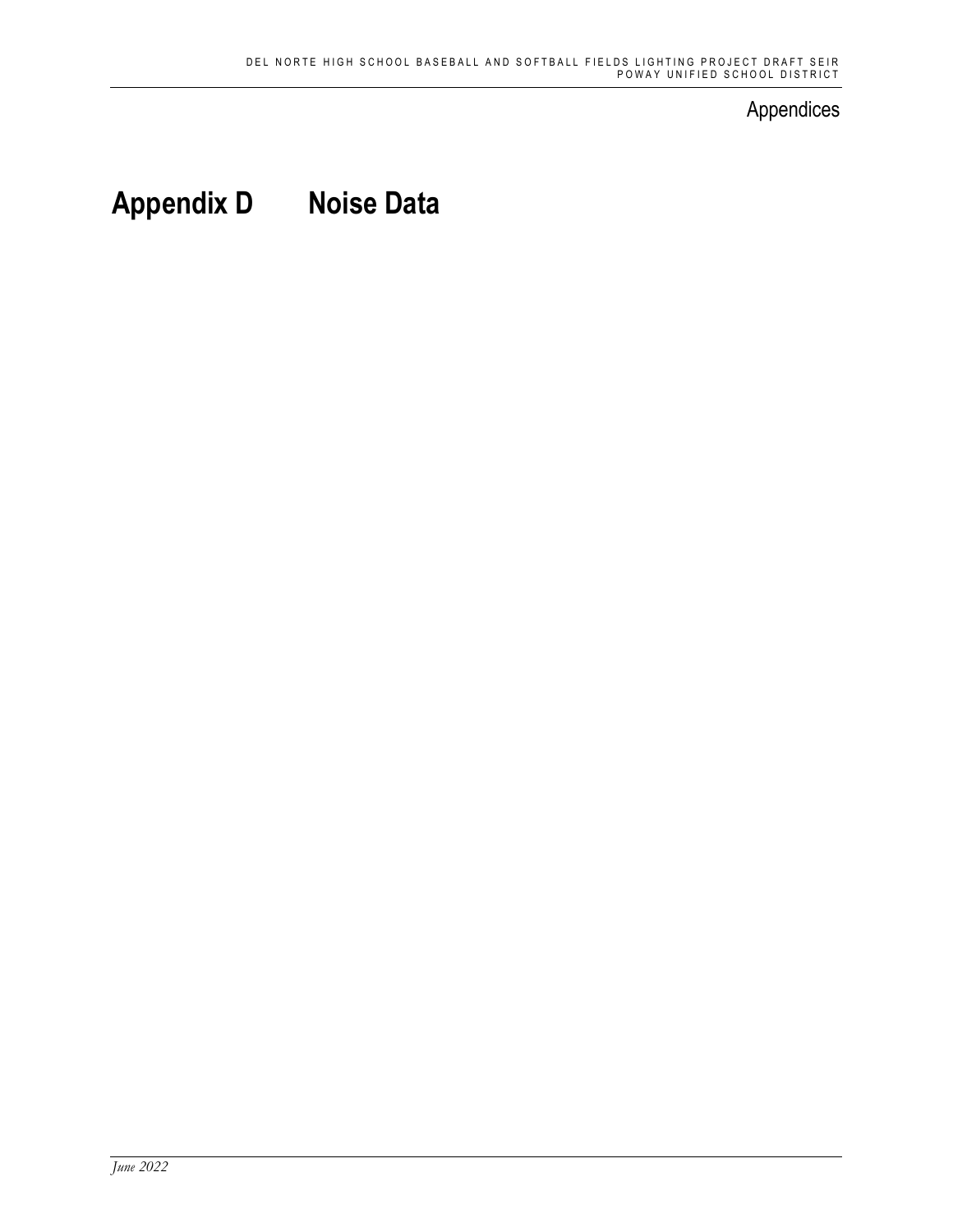## Appendices

*This page intentionally left blank.*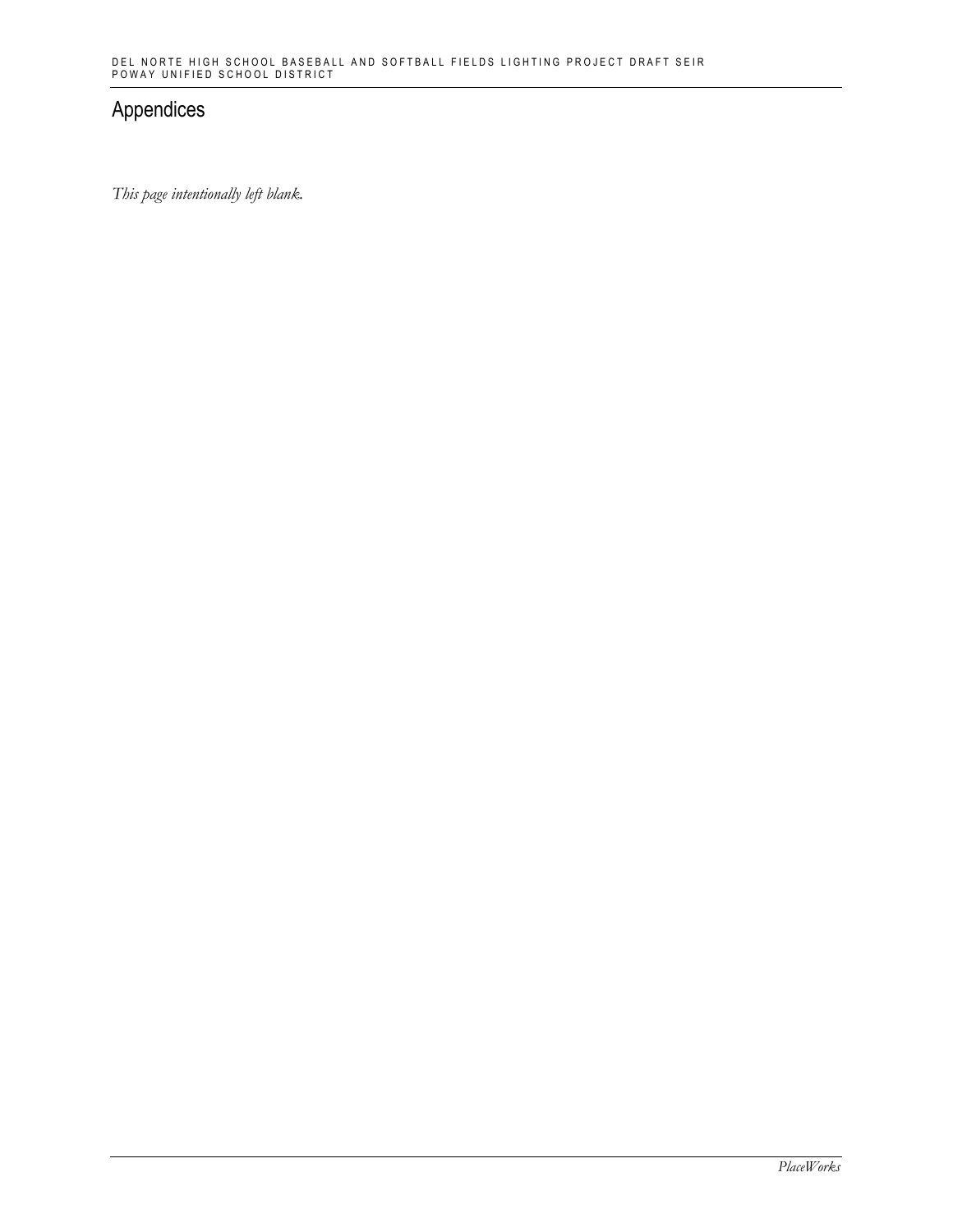## LOCAL REGULATIONS AND STANDARDS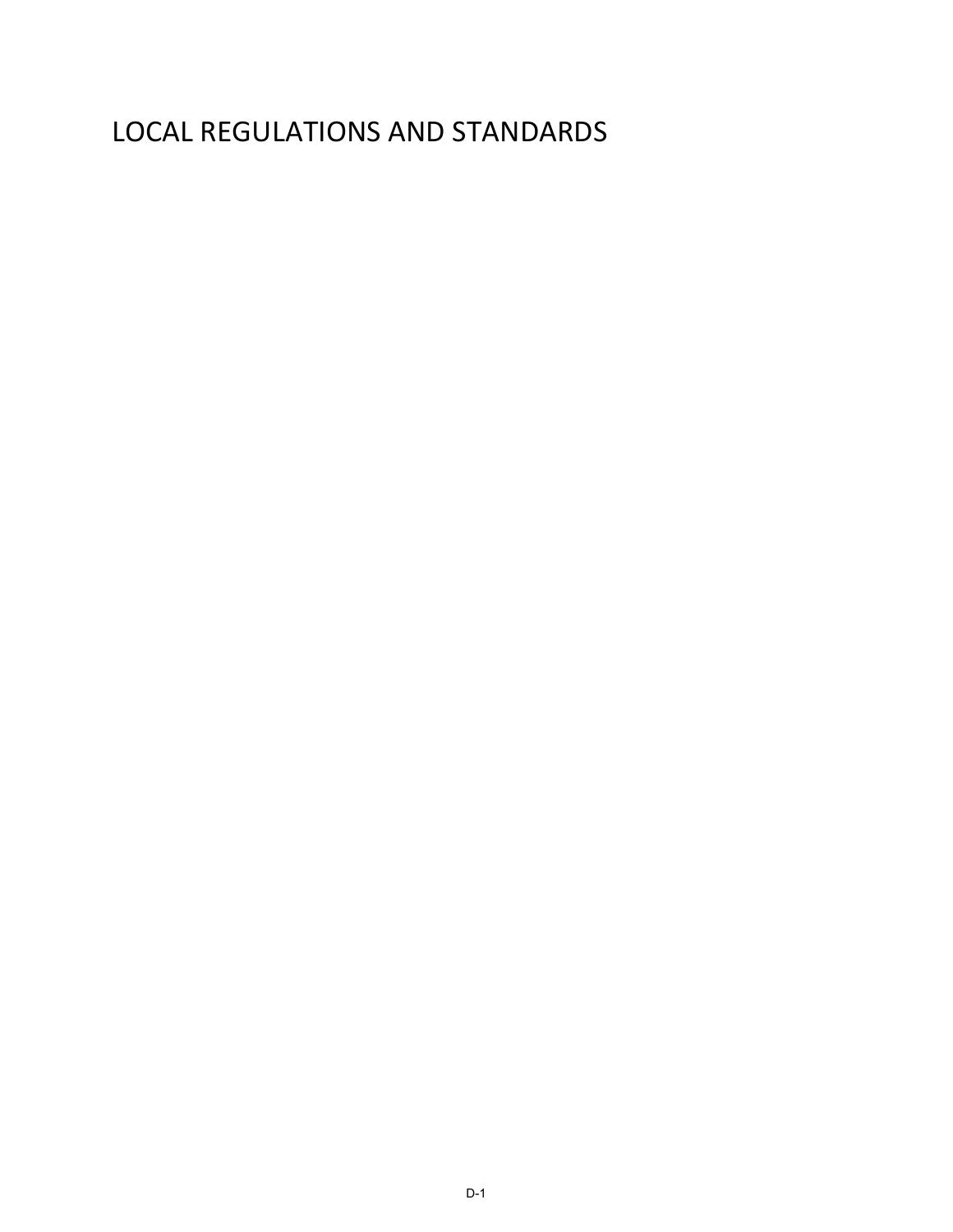#### ORDINANCE NO. 9962 (N.S.)

## AN ORDINANCE AMENDING TITLE 3, DIVISION 6, CHAPTER 4 OF THE SAN DIEGO COUNTY CODE OF REGULATORY ORDINANCES RELATING TO NOISE CONTROL AND ABATEMENT

The Board of Supervisors of the County of San Diego ordains as follows:

Section 1. Title 3, Division 6, Chapter 4 of the San Diego County Code of Regulatory Ordinances is amended to read as follows:

## **CHAPTER 4. NOISE ABATEMENT AND CONTROL**

#### **SEC. 36.401. PURPOSE.**

 Disturbing, excessive or offensive noise interferes with a person's right to enjoy life and property and is detrimental to the public health and safety. Every person is entitled to an environment free of annoying and harmful noise. The purpose of this chapter is to regulate noise in the unincorporated area of the County to promote the public health, comfort and convenience of the County's inhabitants and its visitors.

#### **SEC. 36.402. DEFINITIONS.**

The following definitions shall apply to this chapter:

(a) "Ambient noise level" means the composite of existing noise from all sources at a given location and time. Ambient noise is sometimes referred to as background noise.

(b) "Average sound level" means the level in decibels of the mean-square A-weighted sound pressure during a stated time period, with reference to the square of the standard reference sound pressure of 20 micropascals. The "average sound level" is equivalent to the industry standard  $L_{EO}$ .

(c) "A-weighted sound level" means the sound level in decibels as measured on a sound level meter using the A-weighted network. The A-weighted network is the network for measuring sound that most closely resembles what the human ear hears. Sound measured using the A-weighted network is designated dBA.

(d) "Construction equipment" means tools, machinery or equipment including "special construction equipment" defined in the Vehicle Code, used in a construction operation on any construction site.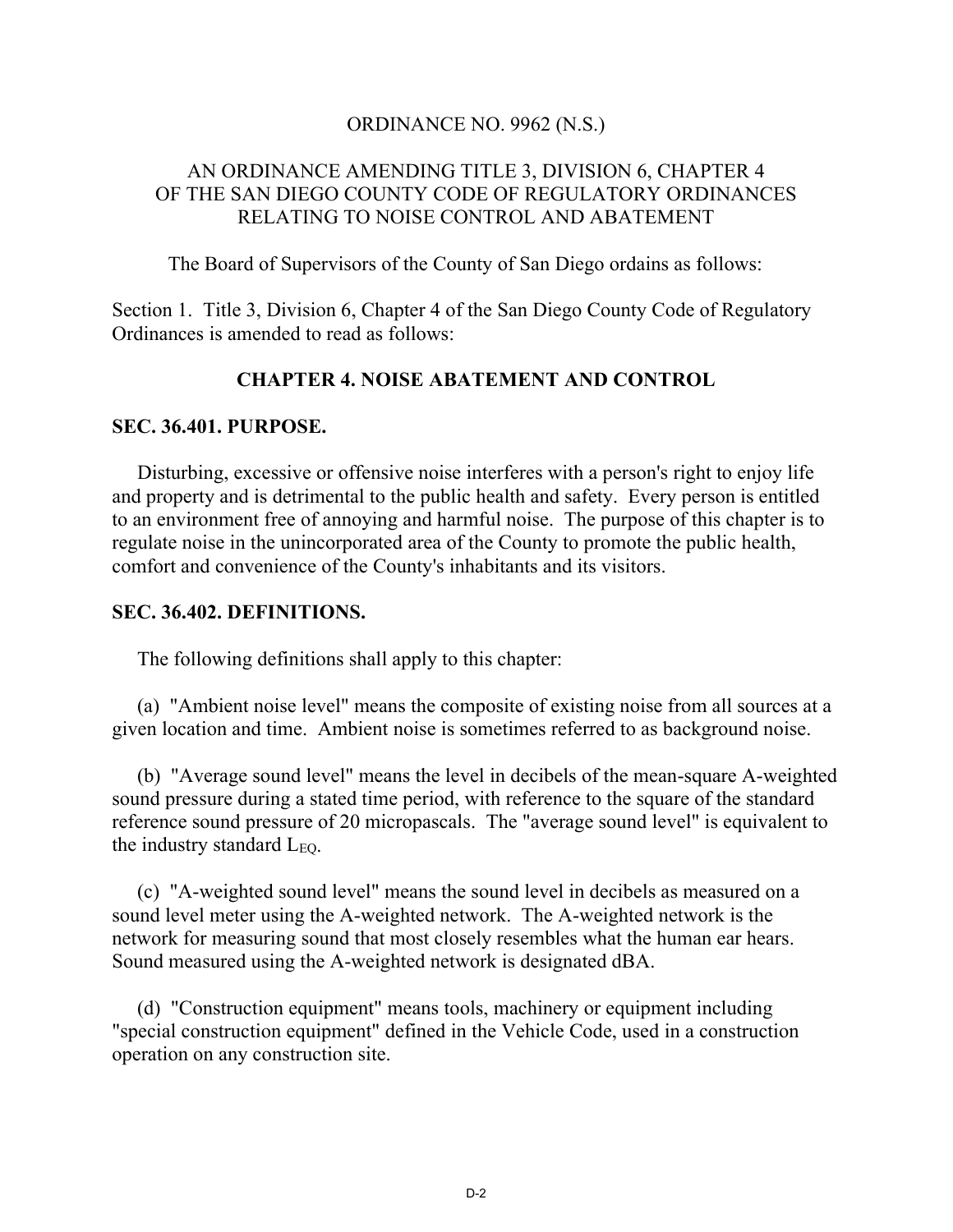(e) "Container" means any receptacle, regardless of contents, manufactured from wood, metal, plastic, paper or any other material including but not limited to any barrel, basket, box, crate, tub, bottle, can or refuse container.

(f) "Decibel" means a unit for measuring the amplitude of sound, equal to 20 times the logarithm to the base 10 of the ratio of the pressure of the sound measured to the reference pressure, which is 20 micropascals.

(g) "Disturbing, excessive or offensive noise" means any sound or noise that:

- (1) Endangers the health or safety of any person.
- (2) Causes discomfort or annoyance to a person of normal sensitivity.

(h) "Emergency work" means work: (1) necessary to restore property to a safe condition following a public calamity, (2) required to protect a person or property from injury or damage or (3) by a public or private utility to restore utility service.

(i) "Impulsive noise" means a single noise event or a series of single noise events, which causes a high peak noise level of short duration (one second or less), measured at a specific location. Examples include, but are not limited to, a gun shot, an explosion or a noise generated by construction equipment.

(j) "Maximum sound level" means the highest sound level reached when measuring noise with a sound level meter using the A-weighted network and slow time weighting. The "maximum sound level" is equivalent to the industry standard known as  $L_{MAX}$ .

(k) "Motor vehicle" means any self-propelled vehicle as defined in the Vehicle Code and includes a mini-bike and a go-cart.

(l) "Noise control officer" means the County Director of the Department of Planning and Land Use or a person appointed or retained by the Director to perform this function.

(m) "Occupied property" means property on which there is a building for which a certificate of occupancy has been issued.

(n) "Off-road recreational vehicle" means a motor vehicle that is being operated other than on a public or private roadway, whether or not the vehicle was designed or intended for off-road use and may include but is not limited to a motorcycle, go-cart, camper, dune buggy, ATV, racecar, automobile, SUV, pick-up truck or truck. A piece of farm equipment or a motor vehicle being used for an agricultural, military, fire, emergency or law enforcement use or by a public or private utility for work on utilities is not an "offroad recreational vehicle."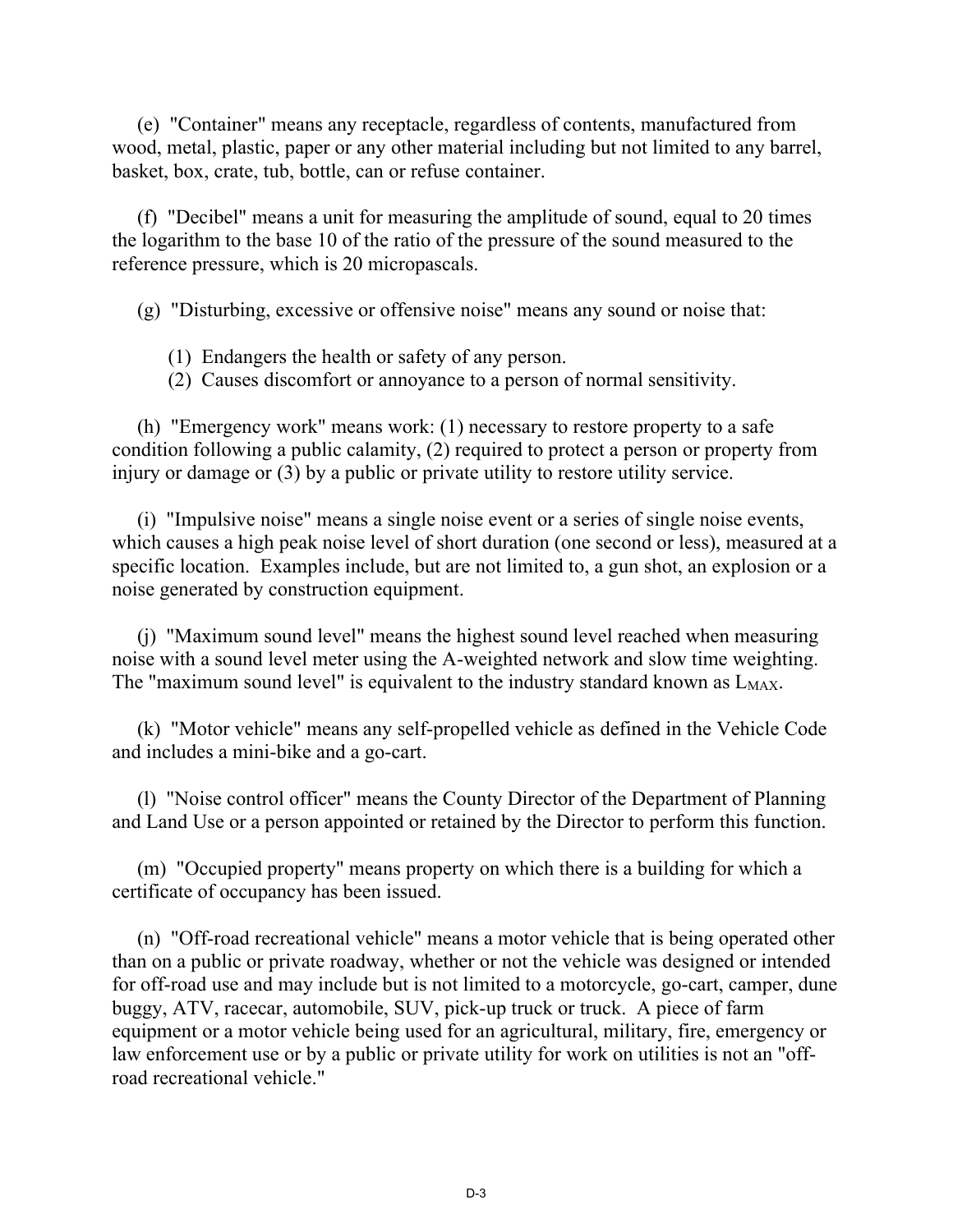(o) "Plainly audible" means any sound that can be detected by a person using his or her unaided hearing faculties. As an example, if the sound source under investigation is a portable or personal vehicular sound amplification or reproduction device, the detection of the rhythmic base component of music is sufficient to verify plainly audible sound. The noise control officer need not determine the title, specific words or the artist performing the music.

 (p) "Powered model vehicle" means a model airplane, model boat or model vehicle of any type or size not designed for carrying persons or property and which may be propelled other than by manpower or wind power.

 (q) "Sound amplifying equipment" means any machine or device used to amplify music, the human voice or any sound and does not include a standard automobile radio when used and heard only by the occupants of the vehicle in which it is installed.

 (r) "Sound level" means the weighted sound pressure level obtained using a sound level meter and frequency weighting network as provided in the American National Standards Institute (ANSI) specifications for sound level meters. As used in this chapter, "sound level" means the same as "noise level."

 (s) "Sound level meter" means an instrument for the measurement of sound levels, which meets or exceeds the requirements pertinent for a type 1 or type 2 meter in the ANSI specifications for sound level meters, ANSI S1.4-1983 or its latest revision.

 (t) "Sound truck" means a "vehicle," as that term is defined in the Vehicle Code that has or uses sound amplifying equipment.

#### **SEC. 36.403. SOUND LEVEL MEASUREMENT.**

 (a) A sound level measurement made pursuant to this chapter shall be measured with a sound level meter using A-weighting and a "slow" response time, as these terms are used in ANSI S1.1-1994 or its latest revision.

 (b) Each measurement shall be conducted at the boundary line of the property on which the noise source is located or any place on the affected property, but no closer than five feet from the noise source.

 (c) The sound level meter shall be calibrated and adjusted by means of an acoustical calibrator of the coupler-type to assure meter accuracy within the tolerances in the ANSI specifications for sound level meters, ANSI S1.4-1983 or its latest revision. The sound level meter shall be used as provided in the manufacturer's instructions.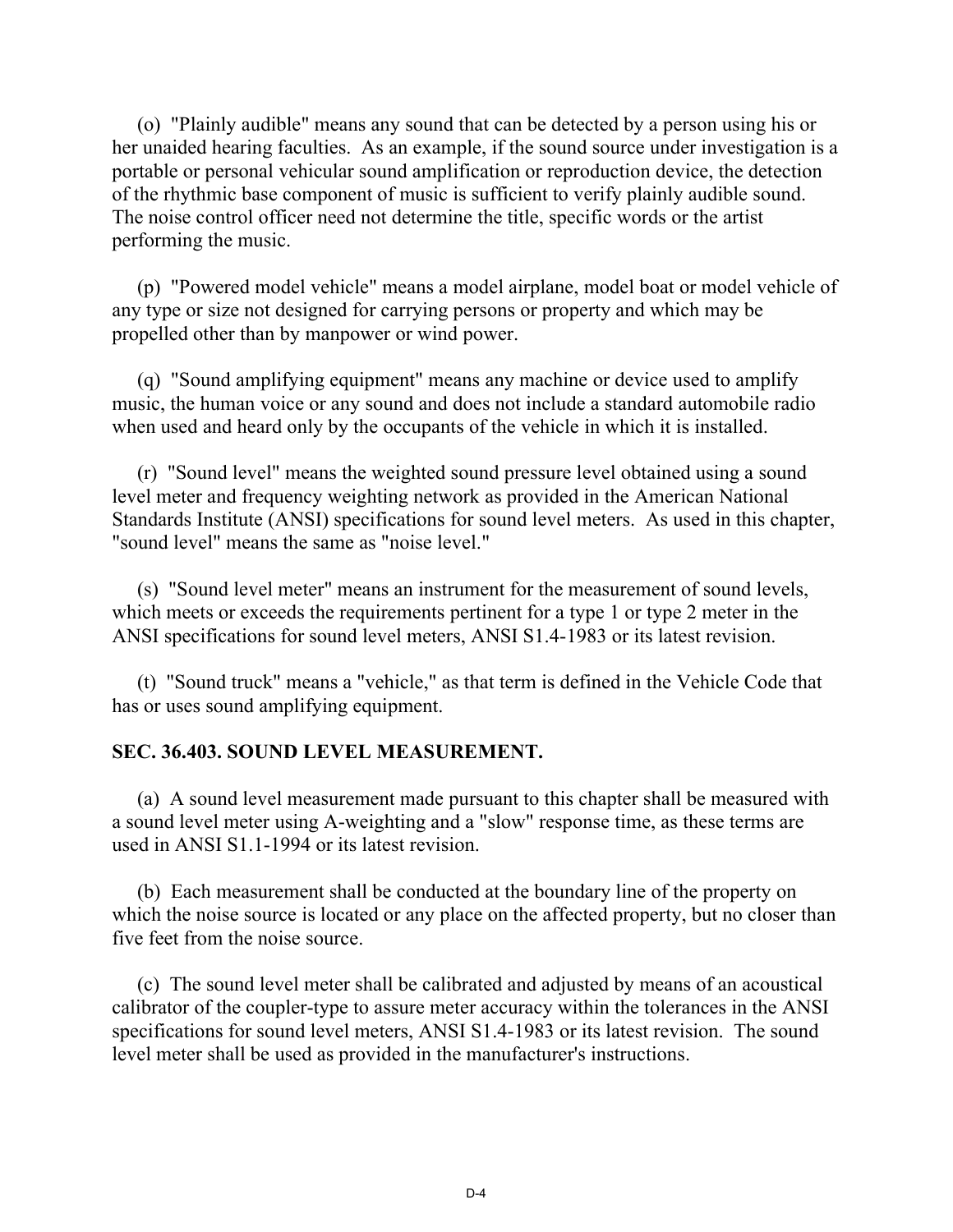#### **SEC. 36.404. GENERAL SOUND LEVEL LIMITS.**

 (a) Except as provided in section 36.409 of this chapter, it shall be unlawful for any person to cause or allow the creation of any noise, which exceeds the one-hour average sound level limits in Table 36.404, when the one-hour average sound level is measured at the property line of the property on which the noise is produced or at any location on a property that is receiving the noise.

| <b>ZONE</b>                                 | <b>TIME</b>         | <b>ONE-HOUR AVERAGE</b>   |
|---------------------------------------------|---------------------|---------------------------|
|                                             |                     | <b>SOUND LEVEL LIMITS</b> |
|                                             |                     | (dBA)                     |
|                                             |                     |                           |
| (1) RS, RD, RR, RMH, A70, A72, S80, S81,    | 7 a.m. to 10 p.m.   | 50                        |
| S87, S90, S92 and RV and RU with a density  | 10 p.m. to $7$ a.m. | 45                        |
| of less than 11 dwelling units per acre.    |                     |                           |
| (2) RRO, RC, RM, S86, V5 and RV and RU      | 7 a.m. to 10 p.m.   | 55                        |
| with a density of 11 or more dwelling units | 10 p.m. to 7 a.m.   | 50                        |
| per acre.                                   |                     |                           |
| (3) S94, V4 and all commercial zones.       | 7 a.m. to 10 p.m.   | 60                        |
|                                             | 10 p.m. to 7 a.m.   | 55                        |
| (4) V1, V2                                  | 7 a.m. to 7 p.m.    | 60                        |
| V1, V2                                      | 7 p.m. to 10 p.m.   | 55                        |
| V <sub>1</sub>                              | 10 p.m. to 7 a.m.   | 55                        |
| V <sub>2</sub>                              | 10 p.m. to 7 a.m.   | 50                        |
| V <sub>3</sub>                              | 7 a.m. to 10 p.m.   | 70                        |
|                                             | 10 p.m. to 7 a.m.   | 65                        |
| $(5)$ M50, M52 and M54                      | Anytime             | 70                        |
| S82, M56 and M58.<br>(6)                    | Anytime             | 75                        |
| S88 (see subsection (c) below)<br>(7)       |                     |                           |

**TABLE 36.404 SOUND LEVEL LIMITS IN DECIBELS (dBA)** 

 (b) Where a noise study has been conducted and the noise mitigation measures recommended by that study have been made conditions of approval of a Major Use Permit, which authorizes the noise-generating use or activity and the decision making body approving the Major Use Permit determined that those mitigation measures reduce potential noise impacts to a level below significance, implementation and compliance with those noise mitigation measures shall constitute compliance with subsection (a) above.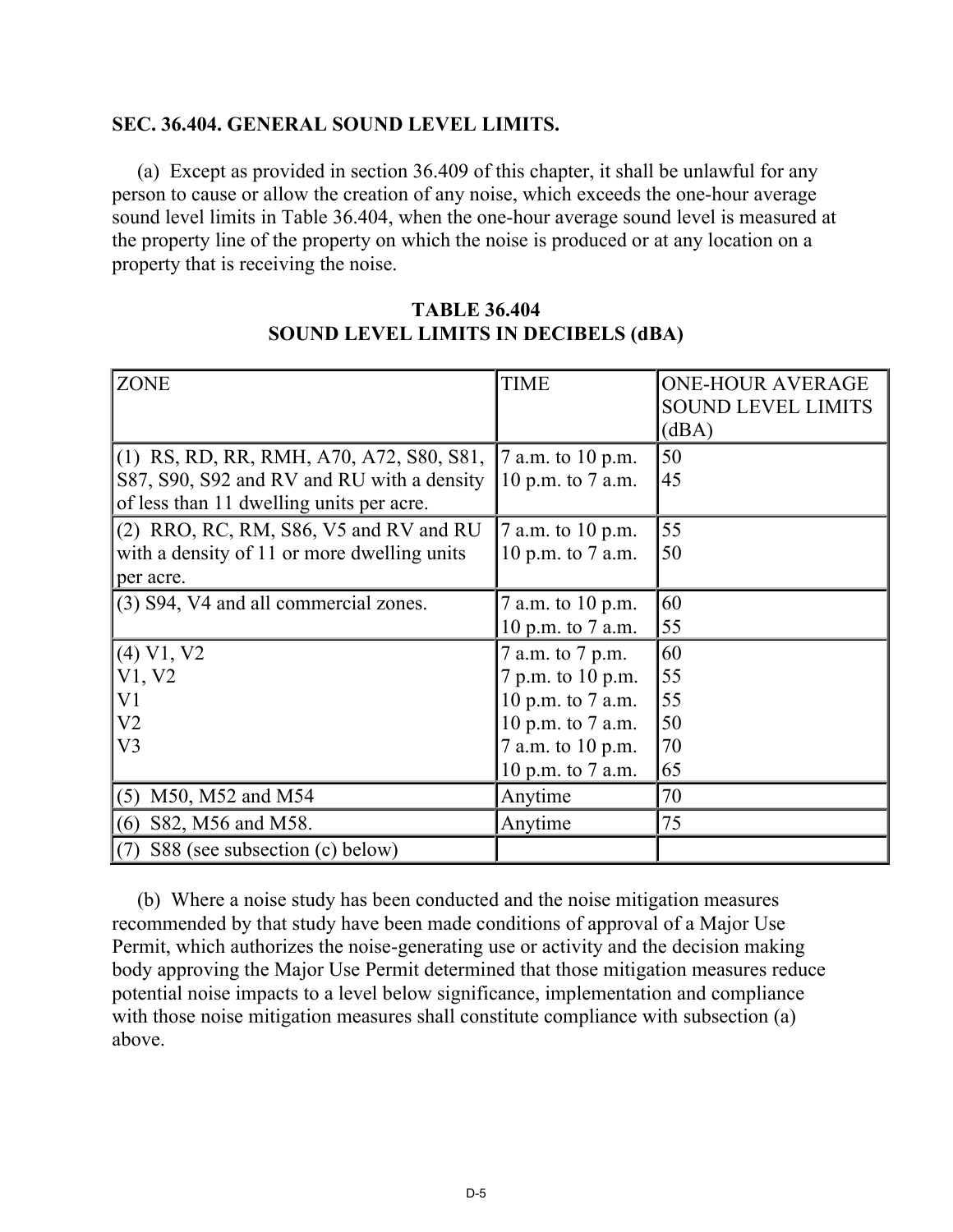(c) S88 zones are Specific Planning Areas which allow different uses. The sound level limits in Table 36.404 above that apply in an S88 zone depend on the use being made of the property. The limits in Table 36.404, subsection (1) apply to property with a residential, agricultural or civic use. The limits in subsection (3) apply to property with a commercial use. The limits in subsection (5) apply to property with an industrial use that would only be allowed in an M50, M52 or M54 zone. The limits in subsection (6) apply to all property with an extractive use or a use that would only be allowed in an M56 or M58 zone.

 (d) If the measured ambient noise level exceeds the applicable limit in Table 36.404, the allowable one-hour average sound level shall be the one-hour average ambient noise level, plus three decibels. The ambient noise level shall be measured when the alleged noise violation source is not operating.

 (e) The sound level limit at a location on a boundary between two zones is the arithmetic mean of the respective limits for the two zones. The one-hour average sound level limit applicable to extractive industries, however, including but not limited to borrow pits and mines, shall be 75 decibels at the property line regardless of the zone in which the extractive industry is located.

 (f) A fixed-location public utility distribution or transmission facility located on or adjacent to a property line shall be subject to the sound level limits of this section measured at or beyond six feet from the boundary of the easement upon which the facility is located.

#### **SEC. 36.405. REPAIRING, REBUILDING OR TESTING MOTOR VEHICLES.**

 It shall be unlawful for any person to repair, rebuild or test any motor vehicle in such a manner as to cause a disturbing, excessive or offensive noise as defined in section 36.402 of this chapter.

#### **SEC. 36.406. POWERED MODEL VEHICLES.**

 It shall be unlawful for any person to operate a powered model vehicle between 9 p.m. and 7 a.m. A powered model vehicle operated in a County park shall meet the daytime sound level standards for an RS zone measured at a point 100 feet from the park property line or 100 feet from where the model vehicle is being operated, whichever is less.

#### **SEC. 36.407. REFUSE VEHICLES & PARKING LOT SWEEPERS.**

 No person shall operate or allow to be operated, a refuse compacting, processing, or collection vehicle or a parking lot sweeper between the hours of 10 p.m. to 6 a.m., in or within 100 feet of a residential zone.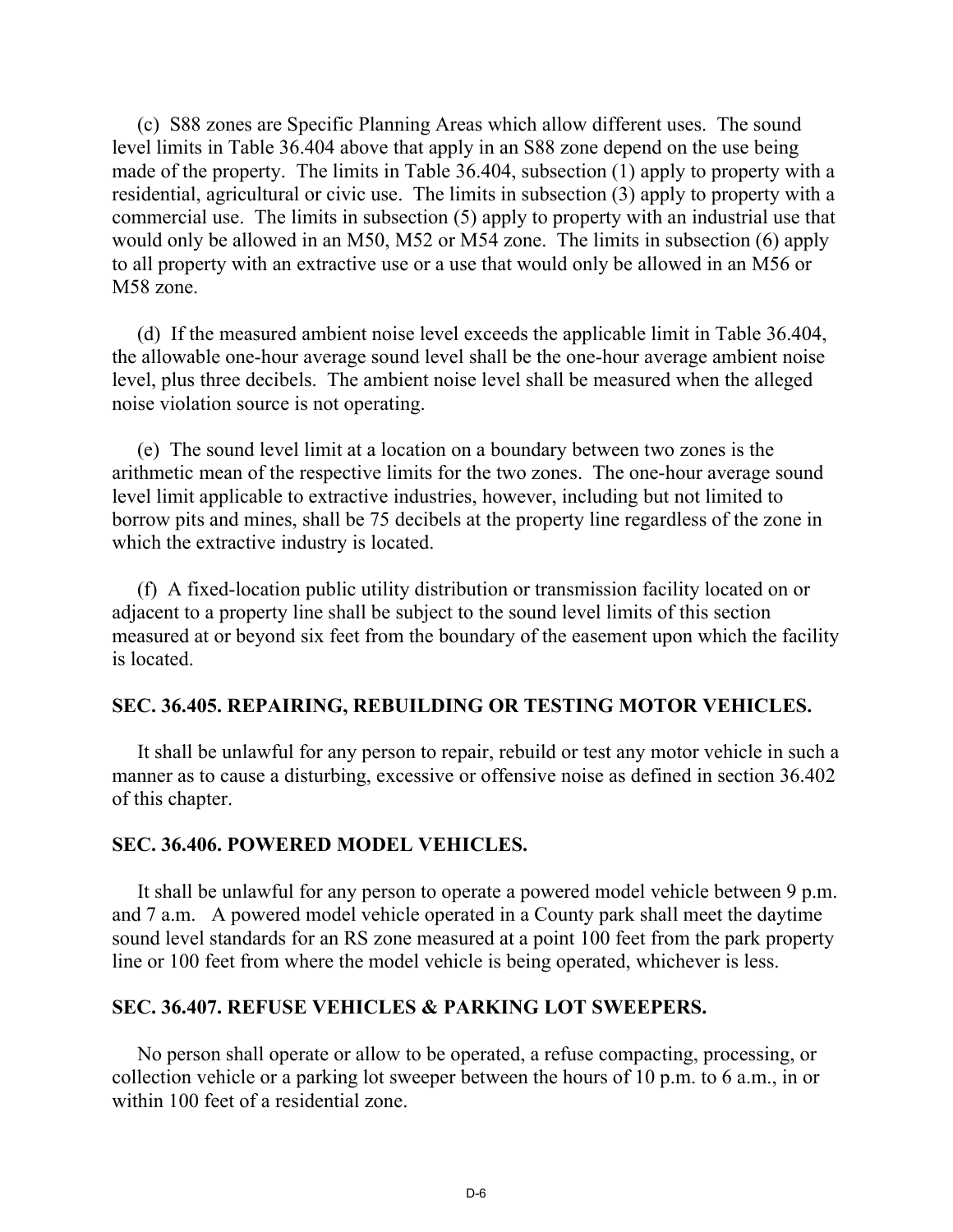### **SEC. 36.408. HOURS OF OPERATION OF CONSTRUCTION EQUIPMENT.**

 Except for emergency work, it shall be unlawful for any person to operate or cause to be operated, construction equipment:

(a) Between7 p.m. and 7 a.m.

 (b) On a Sunday or a holiday. For purposes of this section, a holiday means January 1st, the last Monday in May, July 4th, the first Monday in September, December 25th and any day appointed by the President as a special national holiday or the Governor of the State as a special State holiday. A person may, however, operate construction equipment on a Sunday or holiday between the hours of 10 a.m. and 5 p.m. at the person's residence or for the purpose of constructing a residence for himself or herself, provided that the operation of construction equipment is not carried out for financial consideration or other consideration of any kind and does not violate the limitations in sections 36.409 and 36.410.

## **SEC. 36.409. SOUND LEVEL LIMITATIONS ON CONSTRUCTION EQUIPMENT.**

 Except for emergency work, it shall be unlawful for any person to operate construction equipment or cause construction equipment to be operated, that exceeds an average sound level of 75 decibels for an eight-hour period, between 7 a.m. and 7 p.m., when measured at the boundary line of the property where the noise source is located or on any occupied property where the noise is being received.

## **SEC. 36.410. SOUND LEVEL LIMITATIONS ON IMPULSIVE NOISE.**

 In addition to the general limitations on sound levels in section 36.404 and the limitations on construction equipment in section 36.409, the following additional sound level limitations shall apply:

 (a) Except for emergency work or work on a public road project, no person shall produce or cause to be produced an impulsive noise that exceeds the maximum sound level shown in Table 36.410A, when measured at the boundary line of the property where the noise source is located or on any occupied property where the noise is received, for 25 percent of the minutes in the measurement period, as described in subsection (c) below. The maximum sound level depends on the use being made of the occupied property. The uses in Table 36.410A are as described in the County Zoning Ordinance.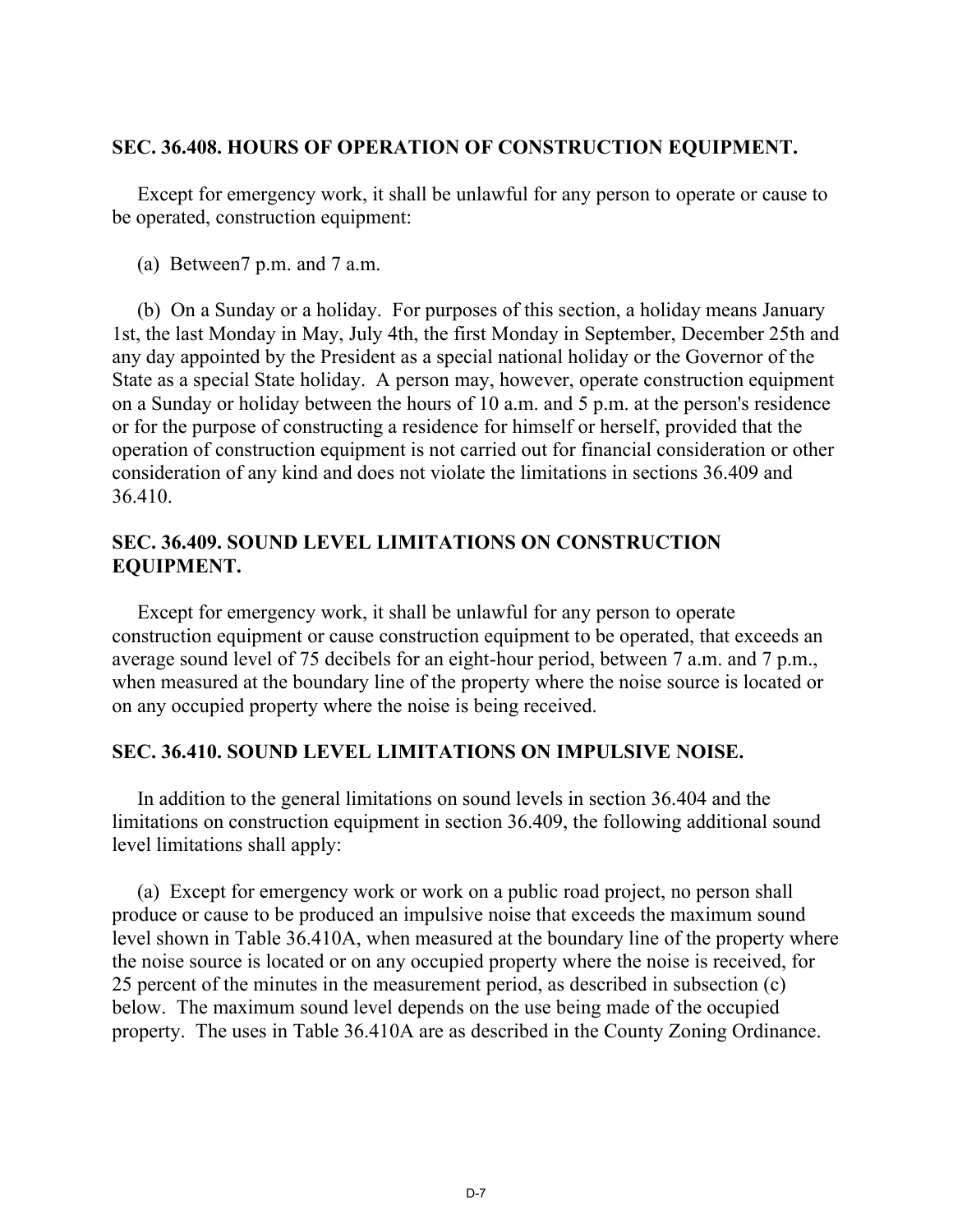## **TABLE 36.410A**. **MAXIMUM SOUND LEVEL (IMPULSIVE) MEASURED AT OCCUPIED PROPERTY IN DECIBELS (dBA)**

| OCCUPIED PROPERTY USE                      | DECIBELS (dBA) |
|--------------------------------------------|----------------|
| Residential, village zoning or civic use   | 82             |
| Agricultural, commercial or industrial use | 85             |

 (b) Except for emergency work, no person working on a public road project shall produce or cause to be produced an impulsive noise that exceeds the maximum sound level shown in Table 36.410B, when measured at the boundary line of the property where the noise source is located or on any occupied property where the noise is received, for 25 percent of the minutes in the measurement period, as described in subsection (c) below. The maximum sound level depends on the use being made of the occupied property. The uses in Table 36.410B are as described in the County Zoning Ordinance.

## **TABLE 36.410B. MAXIMUM SOUND LEVEL (IMPULSIVE) MEASURED AT OCCUPIED PROPERTY IN DECIBELS (dBA) FOR PUBLIC ROAD PROJECTS**

| <b>OCCUPIED PROPERTY USE</b>               | dB(A) |
|--------------------------------------------|-------|
| Residential, village zoning or civic use   | 85    |
| Agricultural, commercial or industrial use | 90    |

 (c) The minimum measurement period for any measurements conducted under this section shall be one hour. During the measurement period a measurement shall be conducted every minute from a fixed location on an occupied property. The measurements shall measure the maximum sound level during each minute of the measurement period. If the sound level caused by construction equipment or the producer of the impulsive noise, exceeds the maximum sound level for any portion of any minute it will deemed that the maximum sound level was exceeded during that minute.

## **SEC. 36.411. CONTAINERS AND CONSTRUCTION MATERIAL.**

 It shall be unlawful for any person to handle, transport, or cause to be handled or transported in any public place, any container or any construction material in such a way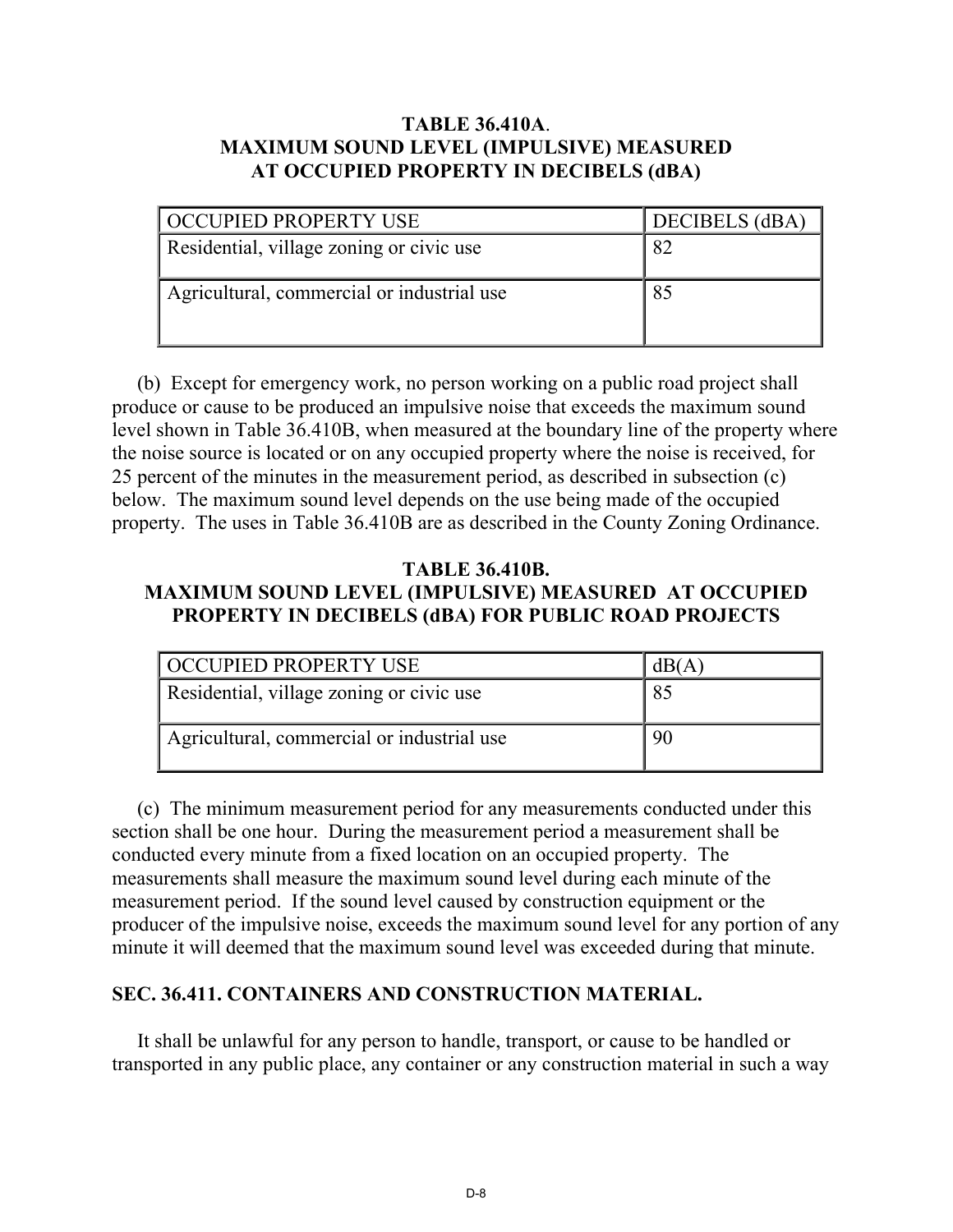as to create a disturbing, excessive or offensive noise as defined in section 36.402 of this chapter.

#### **SEC. 36.412. SIGNAL DEVICE FOR FOOD TRUCKS.**

 No person shall operate or cause to have operated or used any sound signal device other than sound-amplification equipment attached to a motor vehicle wagon or manually propelled cart from which food or any other items are sold which emits a sound signal more frequently than once every ten minutes in any one street block and with a duration of more than ten seconds for any single emission. The sound level of this sound signal shall not exceed 90 decibels at 50 feet from the point of the noise source.

#### **SEC. 36.413. MULTIPLE FAMILY DWELLING UNITS.**

 Notwithstanding any other provision of this chapter it shall be unlawful for a person to create, maintain or cause to be maintained any sound within the interior of a multiple family dwelling unit which causes the noises level to exceed the limits set forth below in another dwelling unit:

| Type of Land | Hours                  |         | Allowable                               |  |
|--------------|------------------------|---------|-----------------------------------------|--|
| Use          |                        |         | Interior Noise                          |  |
|              |                        |         | Level (dBA)                             |  |
|              |                        | No Time | 1 min in 1 hour $\vert$ 5 min in 1 hour |  |
| Multifamily  | $10 \text{ pm}$ - 7 am | > 45    | '40                                     |  |
| Residential  | $'$ am-10 pm           | > 55    | 50                                      |  |

**TABLE 36.413 ALLOWABLE INTERIOR NOISE LEVEL**

 $($  > greater than)

( less than or equal to)

#### **SEC. 36.414. GENERAL NOISE PROHIBITIONS.**

 In addition to the general limitations on sound levels in section 36.404, the following additional prohibitions shall apply:

 (a) It shall be unlawful for a person to make, continue or cause to be made or continued a disturbing, excessive or offensive noise.

 (b) The characteristics and conditions which should be considered in determining whether a violation of this section has been committed include, but are not limited to, the following: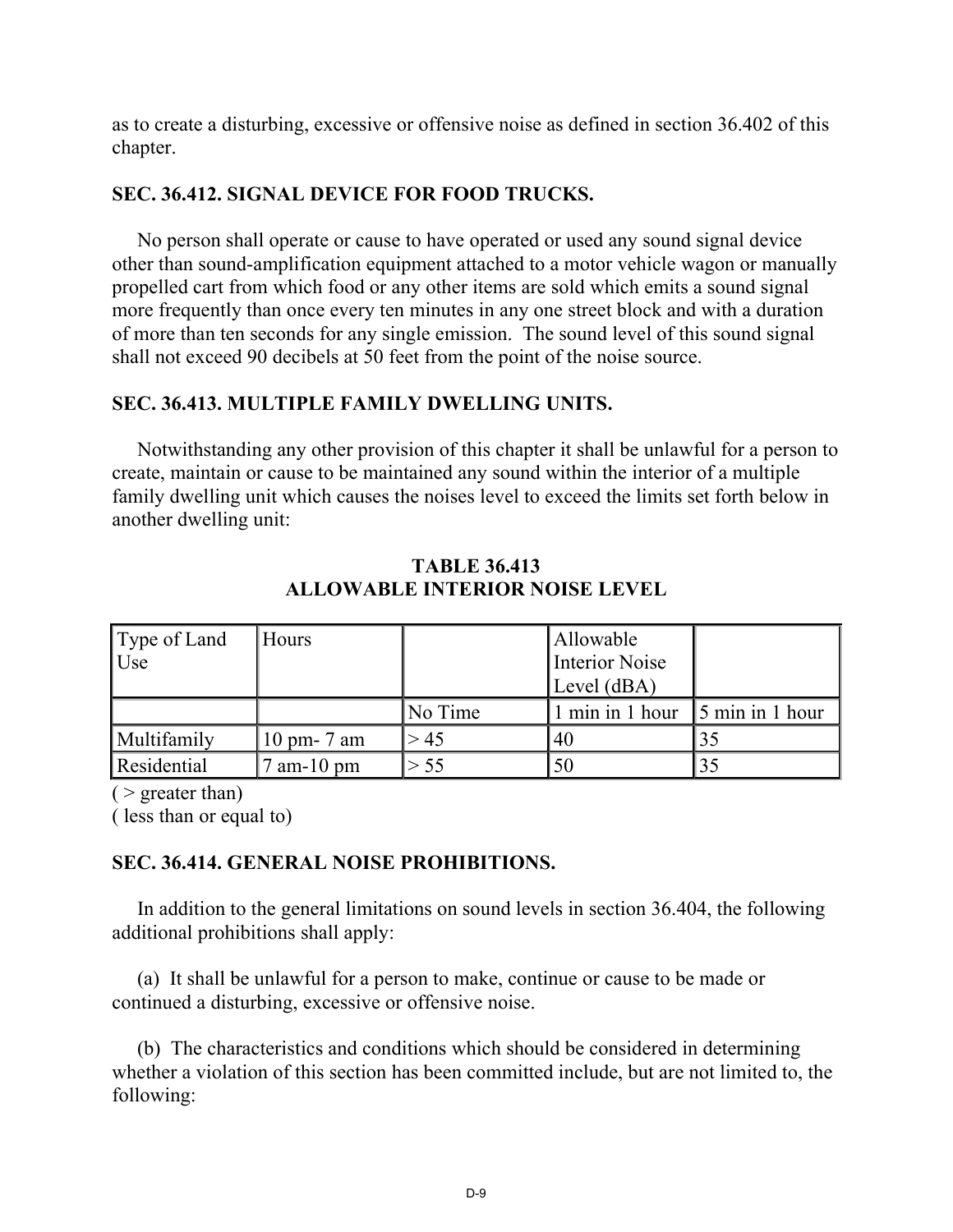(1) The level of noise.

(2) Whether the nature of the noise is usual or unusual.

(3) Whether the origin of the noise is natural or unnatural

(4) The ambient noise level.

(5) The proximity of the noise to a place where someone sleeps.

 (6) The nature and zoning of the area within which the noise emanates and where it is received.

(7) The time of day the noise occurs.

(8) The duration of the noise.

(9) Whether the noise is recurrent, intermittent or constant.

(10) Whether the noise is produced by a commercial or noncommercial activity.

 (c) The following acts, among others, are declared to be disturbing, excessive and offensive noises that violate this chapter and are unlawful:

 (1) Unnecessarily using or operating or allowing another person to use or operate a vehicle horn, signaling device or other similar device, other than as regulated by the Vehicle Code.

 (2) Using, operating, playing or allowing another person to use operate or play, a radio, musical instrument, phonograph, television set or other device for the production or reproduction of sound:

 (A) That disturbs the peace, quiet and comfort of persons of normal sensitivity residing in the area.

 (B) That exceeds the levels in section 36.404 when measured at a distance of twenty-five feet from a device operating in a public right-of-way.

 (C) That exceeds the levels in section 36.404 when measured at a distance of twenty-five feet from a device for the production or reproduction of sound operated in a County park unless a permit has been obtained from the County Parks and Recreation Department specifying the time, location and other conditions under which amplified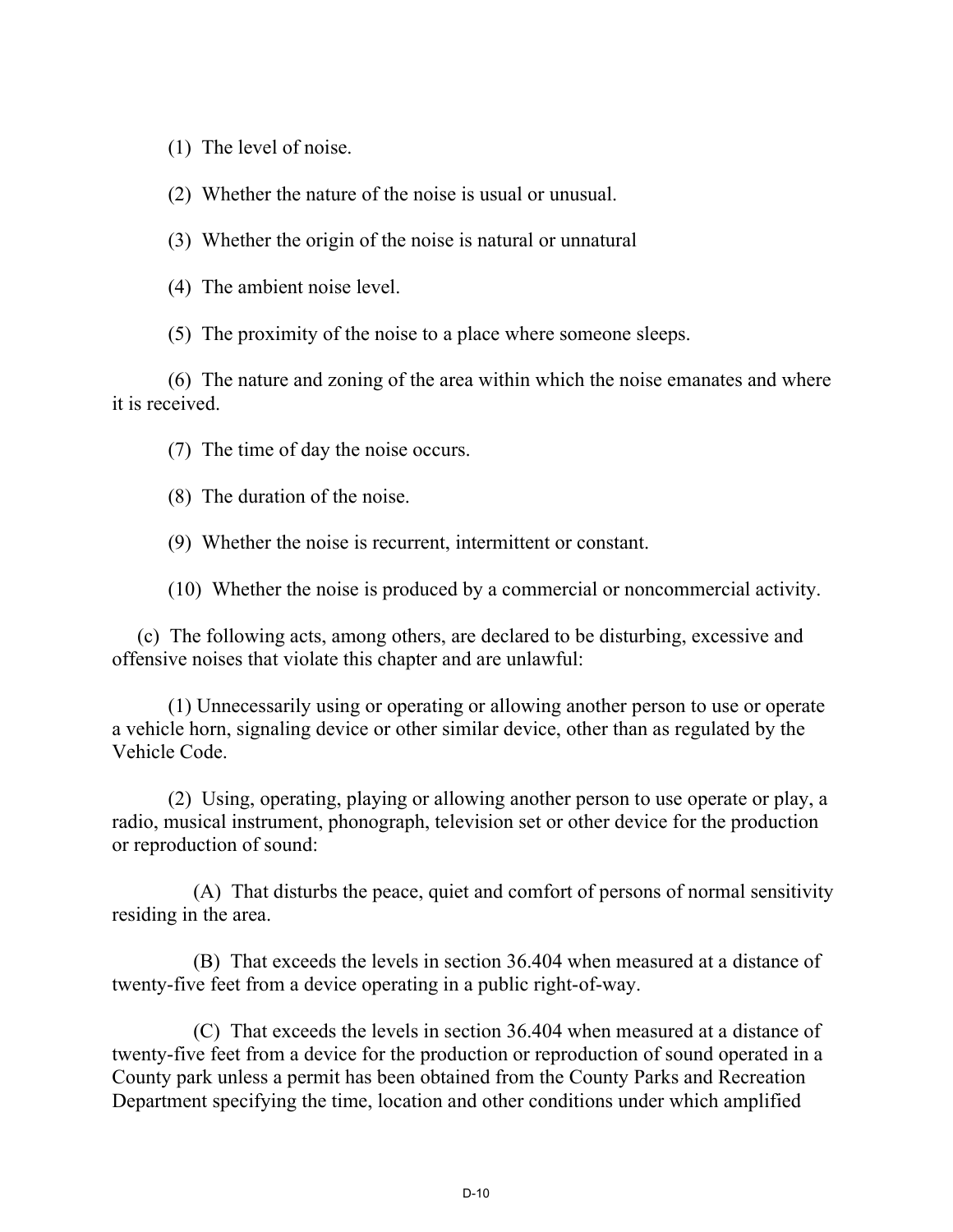sound may be allowed within a County park. A person using, operating or playing a device for the production or reproduction of sound in a County park, however shall not exceed a level of 90 decibels when measured fifty feet from the source or exceed the levels in section 36.404 when measured at the park boundary. Subsection 36.414 (c)(2)(C) shall be enforced by the Parks and Recreation Department.

(3) It shall be a prima facie violation of section  $36.414(c)(2)(A)$  if a device for the production or reproduction of sound that is being operated, used or played is plainly audible at a distance of 50 feet or more from the building, structure or vehicle in which it is located.

 (4) Playing, using, operating or allowing to be played, used or operated any sound production or reproduction device or machine including but not limited to radio receiving sets, phonographs, musical instruments, loudspeakers and sound amplifiers, for commercial or business advertising purposes in, on, over or across any street, alley, sidewalk, park or public property in a manner as to violate the provisions of this ordinance is prohibited. This subsection shall not apply to sound amplifying equipment mounted on a sound truck where the operator complies with the following requirements:

 (A) The only sound emitted is music or human speech and the music or speech emitted is not obscene, lewd, profane or slanderous.

 (B) The sound truck is only operated between the hours of 8:00 a.m. and 9:00 p.m. or after 9:00 p.m. during public events and affairs of general public interest.

 (C) The sound amplifying equipment is not being operated unless the sound truck is traveling at a speed of at least 10 miles per hour, except when the truck is stopped or impeded by traffic. If the sound truck is stopped by traffic the sound amplifying equipment shall not be operated for longer than one minute at each stop.

 (D) Sound is not emitted within 100 yards of a hospital, school, church or courthouse.

 (E) The volume of sound does not exceed a sound level of 65 decibels (on the "A" scale) at a distance of 50 feet from the sound amplifying equipment as measured by a sound level meter.

 (F) No sound amplifying equipment is operated unless the axis of the center of the sound reproducing equipment is parallel to the direction of travel of the sound truck. Any sound reproducing equipment, however, may be placed upon the sound truck as to not vary more than 15<sup>°</sup> either side of the axis of the center of the direction of travel.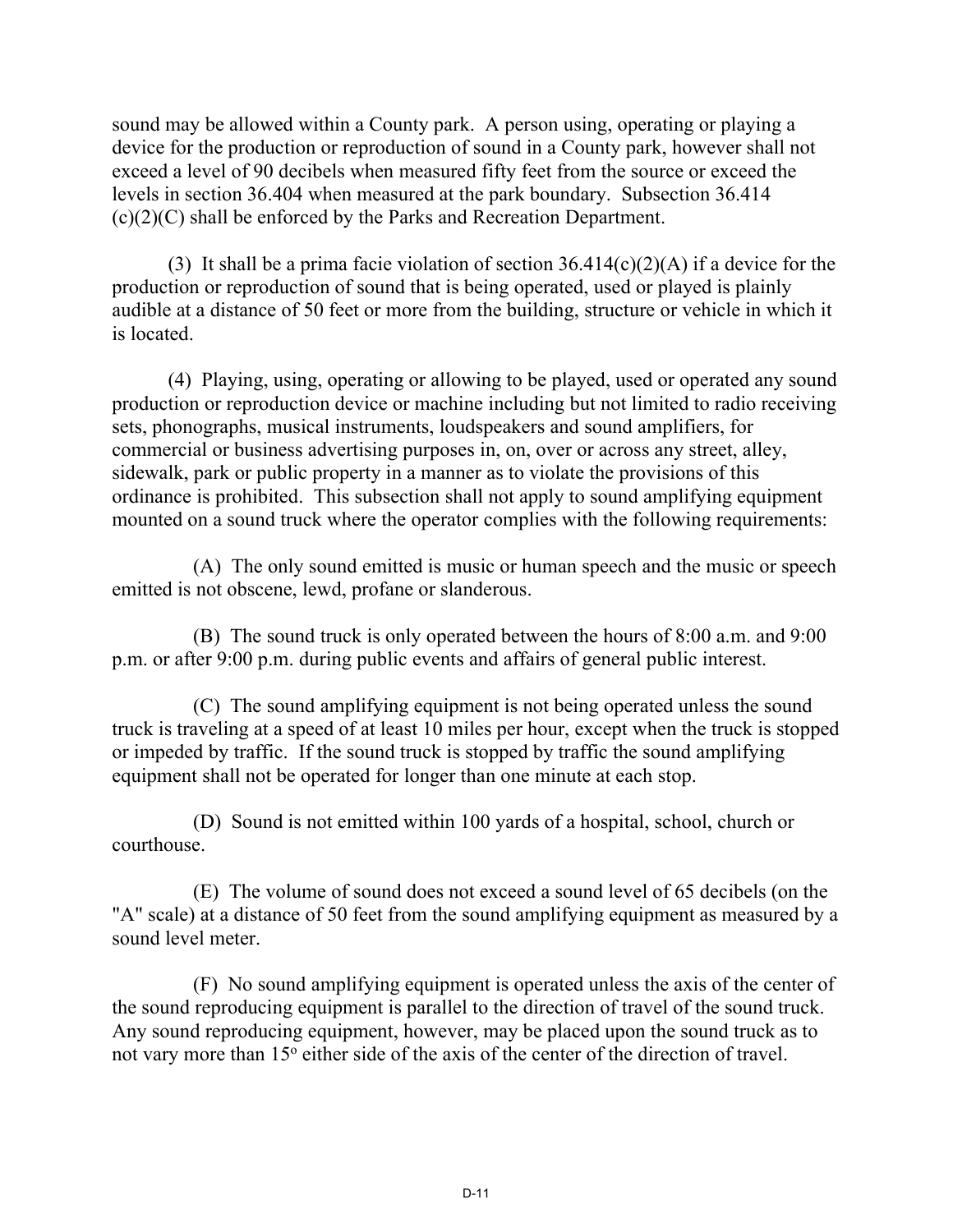(G) No sound truck with its amplifying device in operation shall be driven on the same street past the same point more than twice in one hour.

 (5) Causing or allowing unreasonably loud or disturbing verbal noise that is offensive or annoying to a person of normal sensitivity.

 (6) Owning, possessing or harboring an animal which by any frequent or long continued noise causes annoyance or discomfort to a person of normal sensitivity in the vicinity. The written affirmation by two persons having separate residences that an animal has caused frequent or long continued noise, that has caused them annoyance or discomfort shall be prima facie evidence of a violation of this section. This subsection does not apply to animal noise emanating from a legally operated animal hospital, humane society, County Department of Animal Services facility, farm or other agricultural facility where keeping animals is allowed.

 (7) Operating or causing to be operated or used any steam whistle attached to a stationary boiler, except to give notice of the time to start or stop work or as a signal of imminent danger.

 (8) Using or allowing the use of a motor vehicle to knowingly produce a noise that causes annoyance or discomfort to a person of normal sensitivity in the vicinity of the noise by backfiring the engine, screeching the tires, operating without a muffler, altering the muffler or any other action that causes a disturbing, excessive or offensive noise.

#### **SEC. 36.415. BURGLAR ALARMS.**

 (a) No person shall install or operate a burglar alarm in a residence or any other building that is not equipped with a functioning automatic cutoff device that terminates any noise emanating from the alarm within 15 minutes from the time the alarm is activated.

 (b) No motor vehicle owner shall install or have in his or her possession a motor vehicle that is not equipped with a functioning automatic cutoff device that terminates any noise emanating from the alarm within 15 minutes from the time the alarm is activated.

 (c) Notwithstanding the requirements of this section, a law enforcement officer may deactivate a building or motor vehicle alarm after the alarm is activated.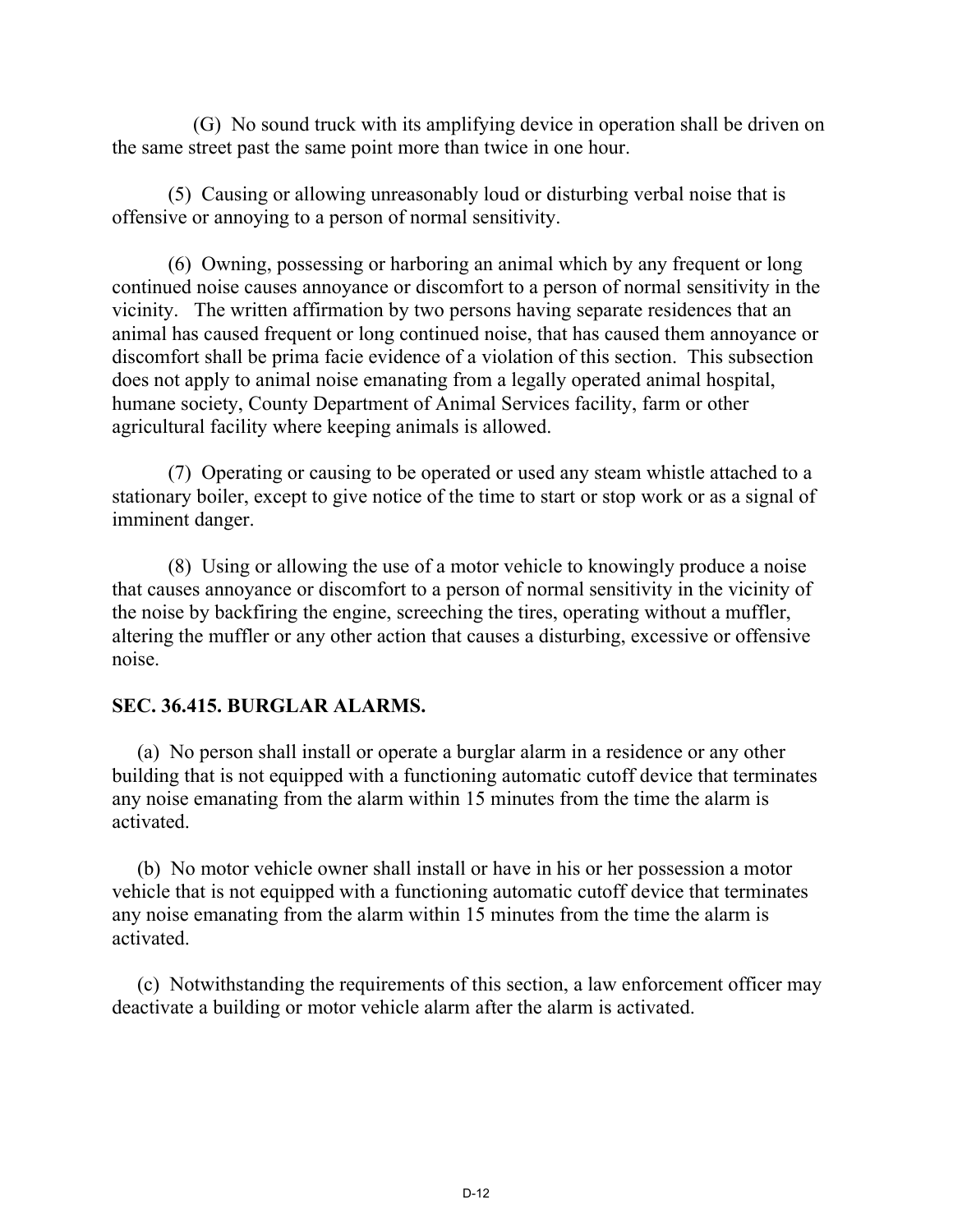#### **SEC. 36.416. NOISE FROM OFF-ROAD RECREATIONAL VEHICLES.**

 In addition to the general limitations on sound levels in section 36.404, no person shall operate or allow the operation of an off-road recreational vehicle on private property that produces a noise when measured at the boundary line of the property where the noise source is located or on any occupied property where the noise is received, that at any time exceeds the following maximum sound levels: 82 decibels between the hours of 7 a.m. and 7 p.m., 77 decibels between the hours of 7 p.m. and 10 p.m. and 55 decibels between the hours of 10 p.m. and 7 a.m.

## **SEC. 36.417. EXEMPTIONS.**

(a) This chapter shall not apply to:

 (1) Emergency work, as defined in this chapter, provided that (A) the person performing the work notifies noise control officer in advance, or as soon as practicable after the emergency and (B) any vehicle, device, apparatus or equipment used, related to or connected with the emergency work is designed, modified or equipped to reduce noise produced to the lowest possible level consistent with effective operation of the vehicle, device, apparatus or equipment.

 (2) Noise reasonably related to authorized school: (A) bands, (B) athletic activities and (C) entertainments events.

 (3) Sporting, entertainment and public events which are conducted pursuant to a license or permit issued by the County, within the scope of the license or permit. This section is not intended to excuse the act of an individual not participating in the event who violates this chapter.

 (4) The operation of an emergency generator after a power failure, by an employee or agent of a law enforcement agency, fire department, hospital or other medical or surgical facility that is providing emergency medical services.

 (5) The reasonable testing of an emergency generator by any person provided that the testing is conducted between the hours of 7 a.m. and 7 p.m.

(6) Any activity preempted by State or federal law.

(b) Section 36.404 shall not apply to:

 (1) Noise associated with routine property maintenance used either in part or in whole for residential purposes, provided activity takes place between 7 a.m. and 8 p.m. on any day except Sunday or between 10 a.m. and 8 p.m. on Sunday.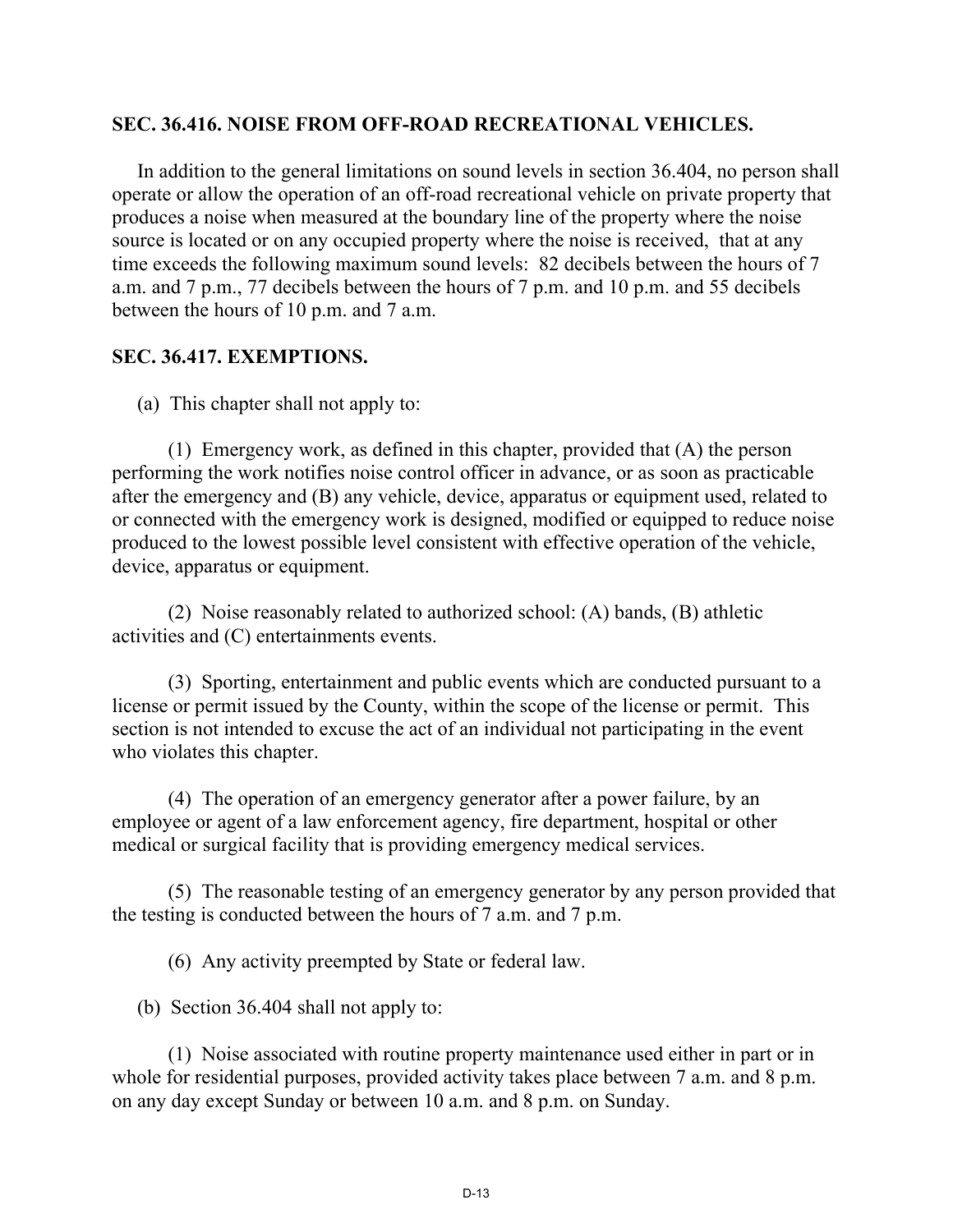(2) Equipment associated with agricultural operations, provided that each piece of equipment and machinery powered by an internal-combustion engine is equipped with an appropriate muffler and air intake silencer in good working order and one of the following applies:

 (A) Operations do not take place between 7 p.m. and 7 a.m. of the following day.

 (B) The operations and equipment are utilized for the preparation, planting, harvesting, protection or salvage of agricultural crops during periods of potential or actual frost damage or other adverse weather conditions.

 (C) The operations and equipment are used for agricultural pest control in accordance with regulations and procedures administered by the County Department of Agriculture.

## **SEC. 36.418. RESPONSIBILITY FOR ENFORCEMENT.**

 The Sheriff shall have primary responsibility for enforcing sections 36.405, 36.407, 36.411, 36.412, 36.413, 36.414 and 36.415. When this chapter requires measurements to enforce these sections, the noise control officer shall assist the Sheriff. The noise control officer shall have primary responsibility for enforcing all other sections of this chapter. Pursuant to Penal Code section 836.5, a person authorized to enforce this chapter may arrest a person without a warrant if he or she has reasonable cause to believe that the person has committed a misdemeanor in his or her presence that violates this chapter.

#### **SEC. 36.419. ADDITIONAL REMEDIES.**

 The noise control officer may order a person to cease violating any section of this chapter that the noise control officer enforces. The noise control officer may, in addition to using any remedy provided in section 11.121 of this code, summarily abate a public nuisance caused by any act that violates this chapter if the noise control officer determines their is an immediate threat to the health or safety of any person.

#### **SEC. 36.420. FALSE STATEMENT.**

 No person shall knowingly provide false information, either orally or in writing, to the noise control officer related to any matter within the noise control officer's jurisdiction.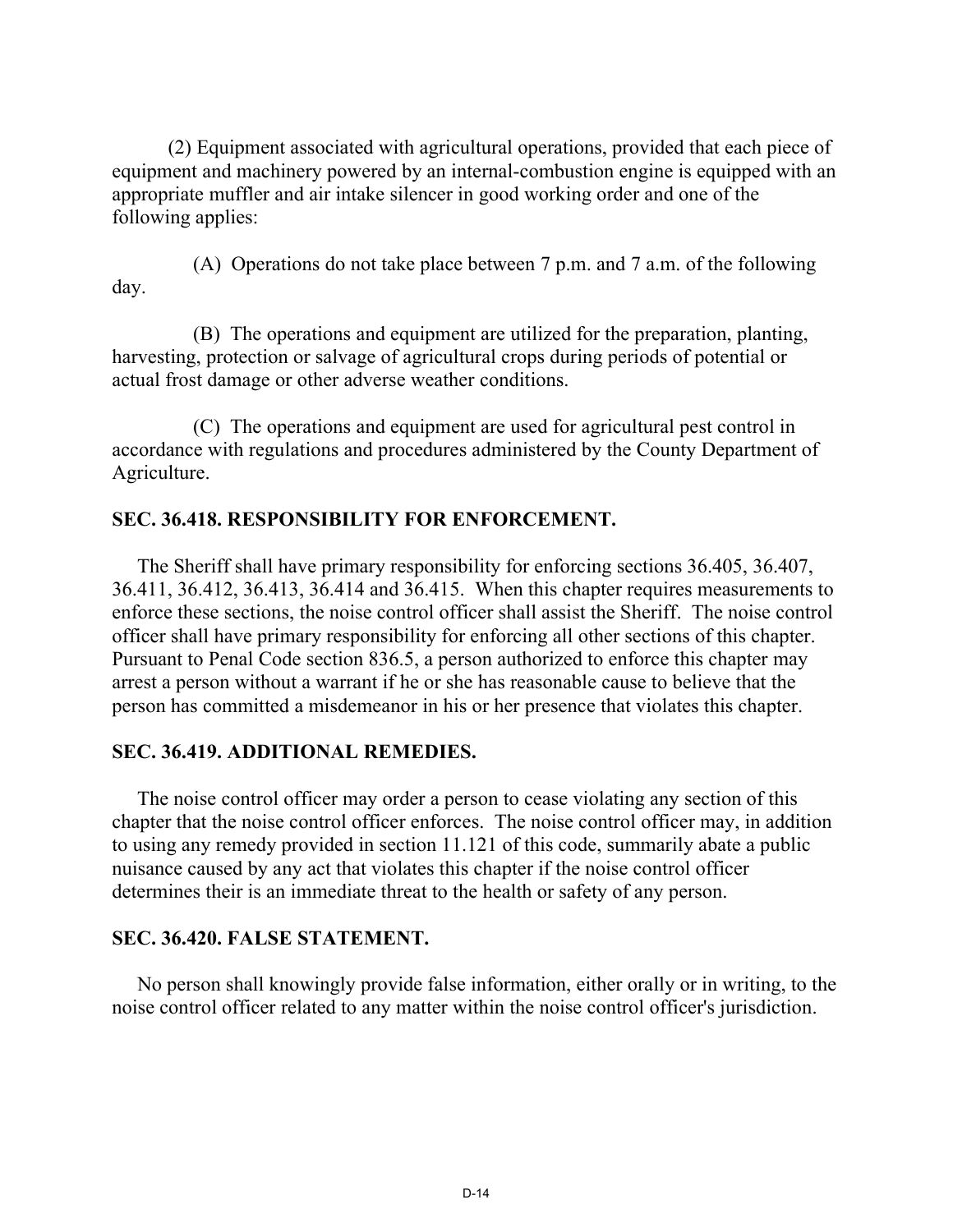#### **SEC. 36.421. REPRODUCTION OR ALTERATION OF DOCUMENTS.**

 No person shall reproduce or alter any document issued by the noise control officer or required by this chapter, for the purpose of evading, attempting to evade or violating any requirement of this chapter.

#### **SEC. 36.422. DISPLAY OF PERMIT, VARIANCE OR OTHER DOCUMENT.**

 Any permit, variance or other document that authorizes any activity regulated by this chapter shall be displayed or maintained on the property or at the location where the activity is occurring.

#### **SEC. 36.423. VARIANCES.**

 (a) A person who proposes to perform non-emergency work on a public right-of-way, public utility facility, public transportation facility or some other project for the benefit of the general public, who is unable to conform to the requirements of this chapter may apply to the County for a variance authorizing the person to temporarily deviate from the requirements of this chapter.

 (b) The noise control officer shall only grant a variance if the officer makes findings that the applicant's proposed activity cannot feasibly be done in a manner that would comply with this chapter and the applicant has no other reasonable alternative available.

 (c) When evaluating a request for a variance the noise control officer shall determine the impact any noise that does not comply with the limits of this chapter will have on each property likely to be affected by the noise. The evaluation shall include the uses on each property on which the non-complying noise will be received, what activities will be impacted on the property and the duration of each impact. The evaluation shall also include the value to the community of the work being done by the applicant, the cost to the community if the applicant is unable to perform the work, the cost to the applicant for mitigating the non-complying noise and any cost to the occupant of the impacted property during the time the period of the impacted property will be subject to the noncomplying noise.

 (d) If the noise control officer grants a variance under this section the variance may impose time limitations on the non-complying activity and may include mitigation measures that the applicant is required to adopt.

#### **SEC. 36.424. APPLICATION FOR VARIANCE.**

 An applicant for a variance shall file an application with the noise control officer on a form provided by the officer. The application shall not be deemed complete until the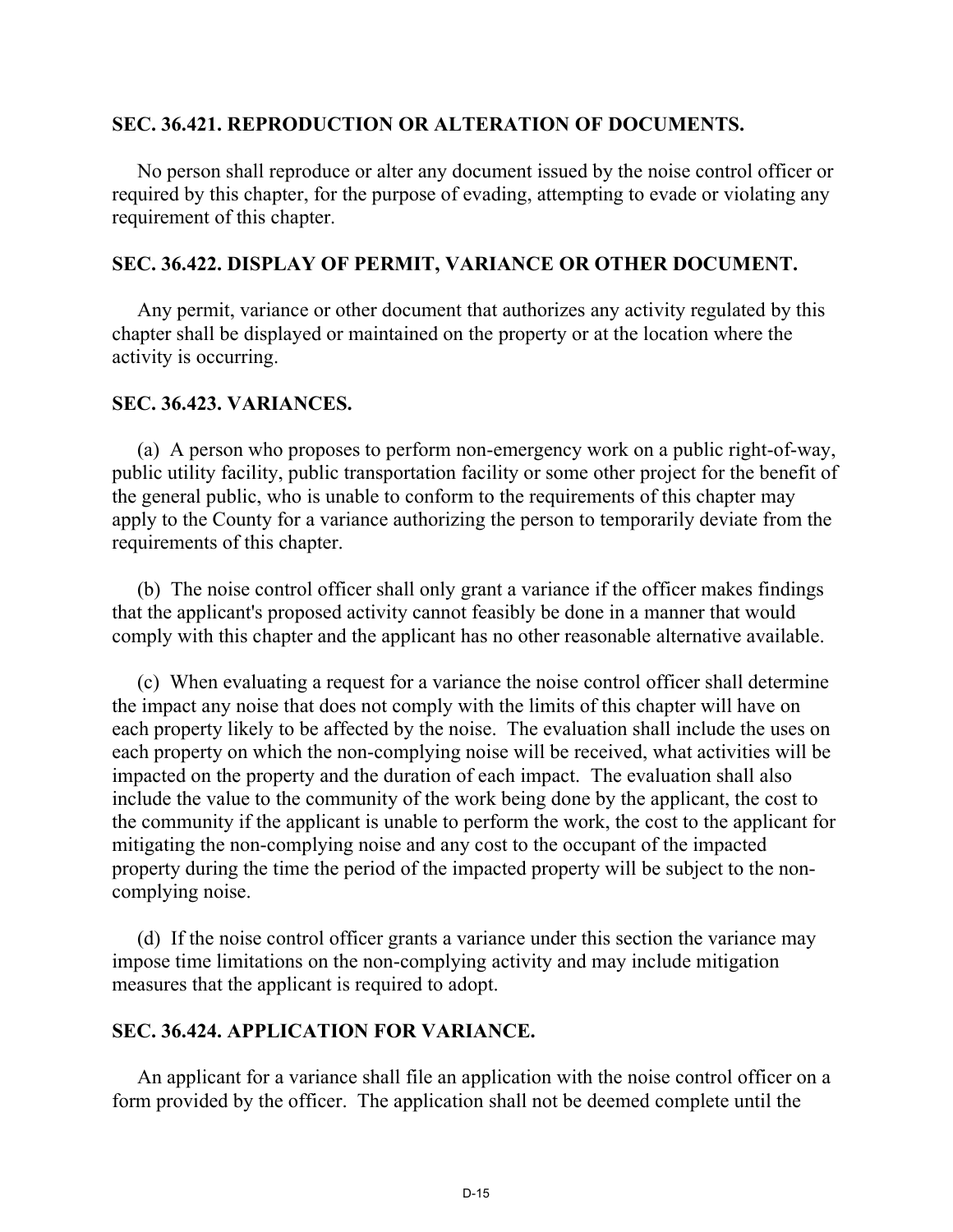applicant provides all information required by the application and any supplemental information requested by the noise control officer.

## **SEC. 36.425. REQUEST FOR DUPLICATE VARIANCE CERTIFICATE.**

 A person who loses the certificate issued by the noise control officer that grants a variance shall request a duplicate certificate from the noise control officer within 10 days after the certificate is destroyed, lost or defaced.

## **SEC. 36.426. ACTION ON APPLICATION.**

 (a) The noise control officer shall review an application for a variance to determine if the applicant has provided all information necessary to render a decision on the application. If the application is not complete, the noise control officer shall notify the applicant within 15 days from the date the application was submitted what additional information the applicant needs to provide to make the application complete. If the applicant does not provide the additional information within 15 days of the notice the noise control officer shall deny the application. Within 30 days after receiving a completed application the noise control officer shall deny, approve or grant conditional approval of the request for a variance and notify the applicant in writing of the action taken.

 (b) If the noise control officer denies the request for a variance the notice of denial shall state the reasons for the denial. If the noise control officer conditionally approves the variance request the notice of conditional approval shall clearly state the conditions and the reasons for the conditional approval.

 (c) An applicant may deem a variance denied if the application has not been acted on within 30 days after the application was submitted or within 15 days after providing additional information requested by the noise control officer, whichever is later.

## **SEC. 36.427. FAILURE TO COMPLY WITH CONDITIONS.**

 If a person granted a variance fails to comply with a condition of the variance or this chapter the noise control officer may suspend the variance until the person complies or may revoke the variance.

### **SEC. 36.428. APPEALS.**

 A person may appeal a decision of the noise control officer by filing a notice of appeal with the Clerk of the Board of Supervisors (Clerk) and paying the appeal fee for the appeal of an administrative decision, as provided in section 362 of the County Administrative Code, within 15 days after the noise control officer: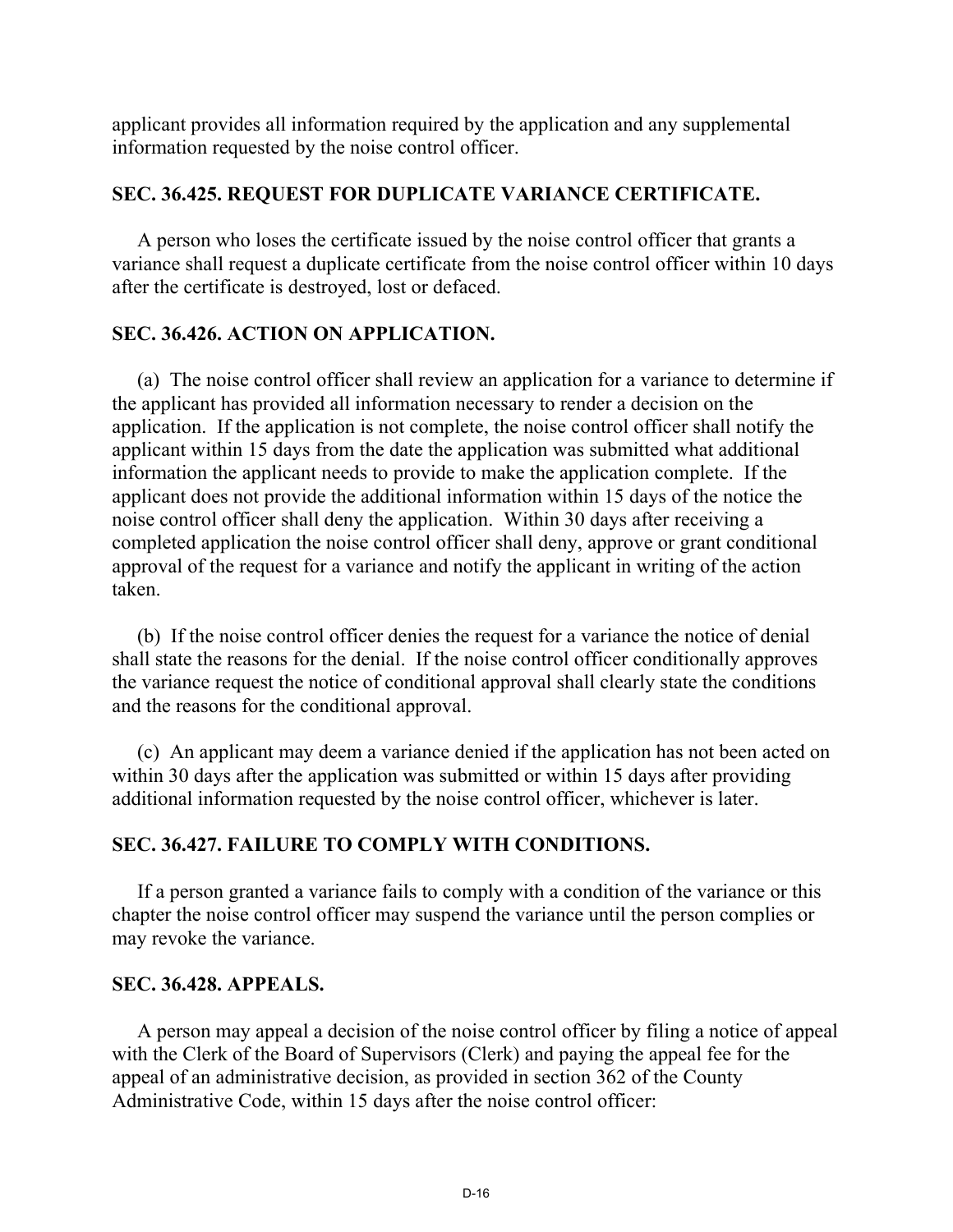(a) Serves a notice of denial or conditional approval of a variance or the date a variance request is deemed denied.

(b) Serves a notice of suspension or revocation of a variance.

#### **SEC. 36.429. CONTENTS OF NOTICE OF APPEAL.**

 A notice of appeal to review a denial or conditional approval of a variance shall include a copy of the variance application, a copy of the notice of denial or conditional approval and the reasons for the appeal. A notice of appeal of a suspension or revocation of a variance shall include a copy of the variance, a copy of the noise control officer's notice of suspension or revocation and the reasons for the appeal. The appellant shall not be allowed to raise any grounds for appeal not contained in the notice of appeal.

#### **SEC. 36.430. DISMISSAL OF APPEAL.**

.

 The appellant may dismiss an appeal at any time before the appeal hearing by filing a written notice of dismissal with the Clerk with a copy to the noise control officer.

#### **SEC. 36.431. HEARING OFFICER.**

 All appeals filed under this chapter shall be heard by a County hearing officer appointed pursuant to sections 650 et seq. of the County Administrative Code. The Clerk shall assign the matter to a hearing officer on a rotating basis from the list of appointed hearing officers.

#### **SEC. 36.432. SCHEDULING HEARINGS.**

 The Clerk shall schedule a hearing within 20 days after receipt of the notice of appeal and serve the notice of hearing on the appellant and the noise control officer. The notice shall provide the date, time and location of the hearing.

#### **SEC. 36.433. HEARING PROCEDURES.**

An appeal hearing authorized by this chapter shall be conducted as follows:

(a) Every witness before testifying shall take an oath or make an affirmation.

 (b) The noise control officer shall present evidence that explains why the variance was denied, approved conditionally, suspended or revoked.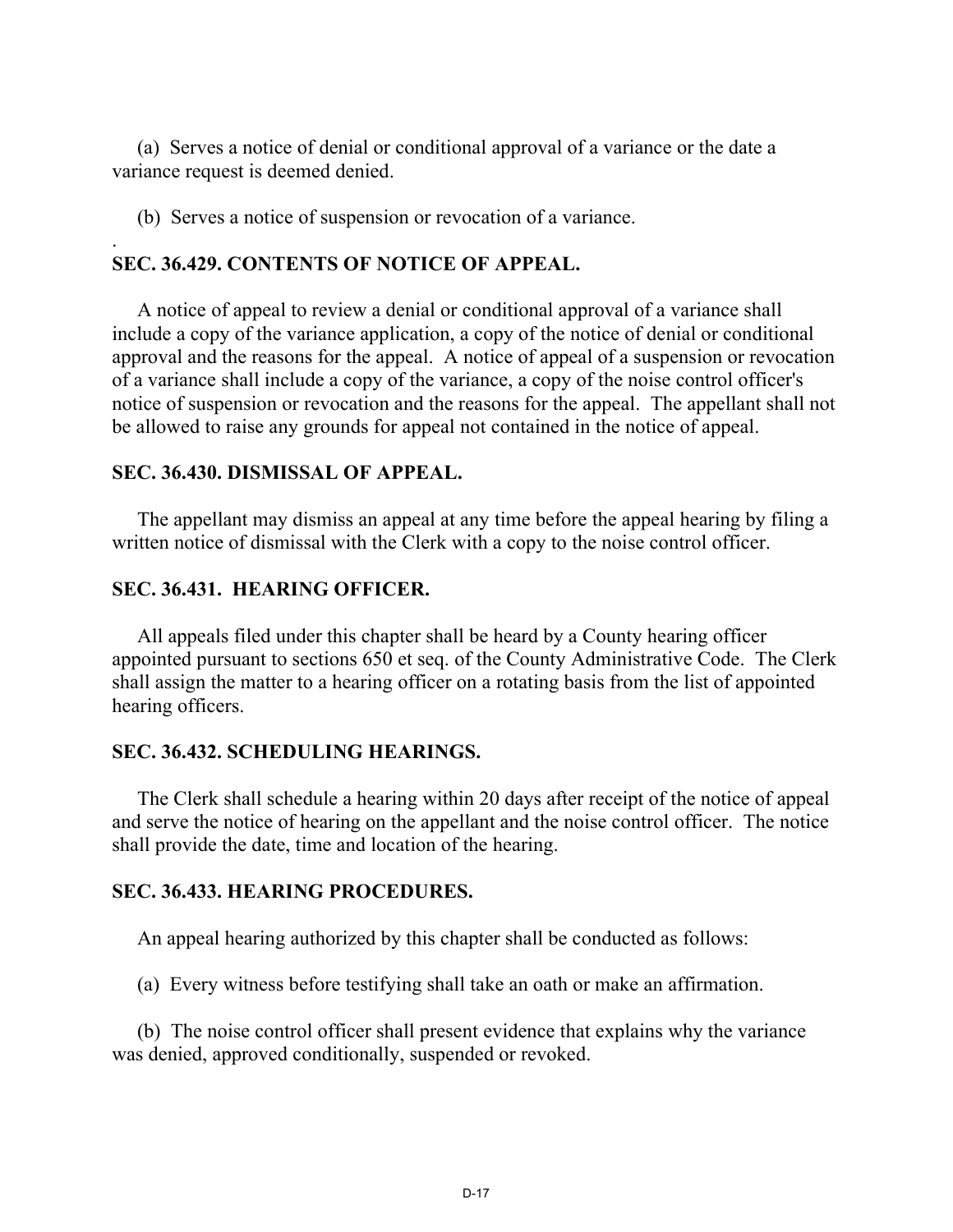(c) The appellant shall present evidence that supports his/her contention that the noise control officer's determination denying, conditionally approving, suspending or revoking the variance was erroneous.

 (d) Each party shall have the right to: call and examine witnesses, introduce exhibits, cross-examine opposing witnesses on any matter relevant to the issues, impeach any witness regardless of which party first called the witness to testify and to rebut the evidence against the party. The noise control officer may call and examine the appellant or any employee or agent of the appellant as a witness during the noise control officer's case in chief or during the rebuttal case. The hearing officer may examine the appellant or any of the appellant's employees or agents as if under cross-examination.

 (e) Strict rules of evidence shall not apply. Evidence that might otherwise be excluded under the Evidence Code may be admissible if the hearing officer determines that it is relevant and of the kind that reasonably prudent persons rely on in making decisions. All rules of privilege recognized by the Evidence Code, however, shall apply to the hearing. The hearing officer shall exclude irrelevant and cumulative evidence.

 (f) The hearing shall be conducted in English. If the appellant or any of appellant's witnesses require an interpreter the appellant is responsible to provide a State certified interpreter at appellant's expense.

#### **SEC. 36.434. CONTINUANCES.**

The hearing officer may grant a continuance requested by either party for good cause.

#### **SEC. 36.435. DECISION.**

 The hearing officer shall issue a written decision with five days after the hearing is concluded and file it with the Clerk. The decision shall affirm, modify or overrule the noise control officer's decision that was appealed. The decision shall state the reasons for the hearing officer's decision. The Clerk shall serve a copy of the decision on the appellant and provide a copy to the noise control officer. The decision shall be effective after it has been served by the Clerk.

Section 2: Effective Date. This ordinance shall take effect thirty (30) days after its adoption. Within fifteen days after the date of adoption of this ordinance, a summary shall be published once with the name of those members voting for and against the same in the newspaper of general circulation published in the County of San Diego.

PASSED, APPROVED AND ADOPTED by the Board of Supervisors of the County of San Diego this  $10<sup>th</sup>$  day December, 2008.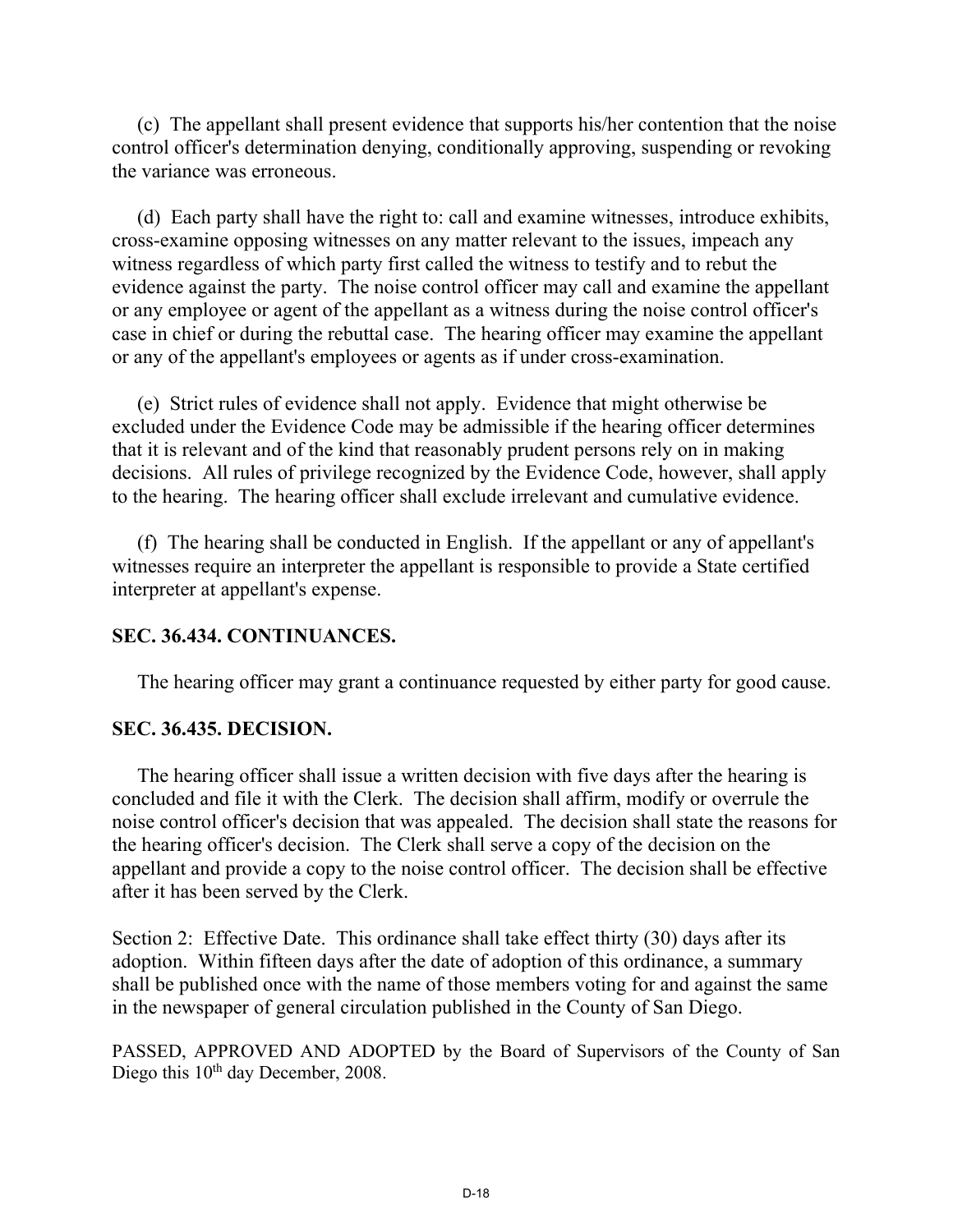#### **Article 9.5: Noise Abatement and Control**

#### **Division 4: Limits**

*("Noise Level Limits, Standards and Control" added 9–18–1973 by O–11122 N.S.) (Retitled to "Limits" on 9–22–1976 by O–11916 N.S.)*

#### **§59.5.0401 Sound Level Limits**

(a) It shall be unlawful for any person to cause noise by any means to the extent that the one–hour average sound level exceeds the applicable limit given in the following table, at any location in the City of San Diego on or beyond the boundaries of the property on which the noise is produced. The noise subject to these limits is that part of the total noise at the specified location that is due solely to the action of said person.

|                          | <b>Land Use</b>                  | <b>Time of Day</b> | <b>One-Hour Average</b><br><b>Sound Level</b><br>(decibels) |
|--------------------------|----------------------------------|--------------------|-------------------------------------------------------------|
| 1.                       | <b>Single Family Residential</b> | 7 a.m. to 7 p.m.   | 50                                                          |
|                          |                                  | 7 p.m. to 10 p.m.  | 45                                                          |
|                          |                                  | 10 p.m. to 7 a.m.  | 40                                                          |
|                          | 2. Multi-Family Residential      | 7 a.m. to 7 p.m.   | 55                                                          |
|                          | (Up to a maximum density)        | 7 p.m. to 10 p.m.  | 50                                                          |
| of 1/2000)               |                                  | 10 p.m. to 7 a.m.  | 45                                                          |
| 3. All other Residential |                                  | 7 a.m. to 7 p.m.   | 60                                                          |
|                          |                                  | 7 p.m. to 10 p.m.  | 55                                                          |
|                          |                                  | 10 p.m. to 7 a.m.  | 50                                                          |
| 4. Commercial            |                                  | 7 a.m. to 7 p.m.   | 65                                                          |
|                          |                                  | 7 p.m. to 10 p.m.  | 60                                                          |
|                          |                                  | 10 p.m. to 7 a.m.  | 60                                                          |
|                          | 5. Industrial or Agricultural    | any time           | 75                                                          |

#### **TABLE OF APPLICABLE LIMITS**

(b) The sound level limit at a location on a boundary between two zoning districts is the arithmetic mean of the respective limits for the two districts. Permissible construction noise level limits shall be governed by Sections 59.5.0404 of this article.

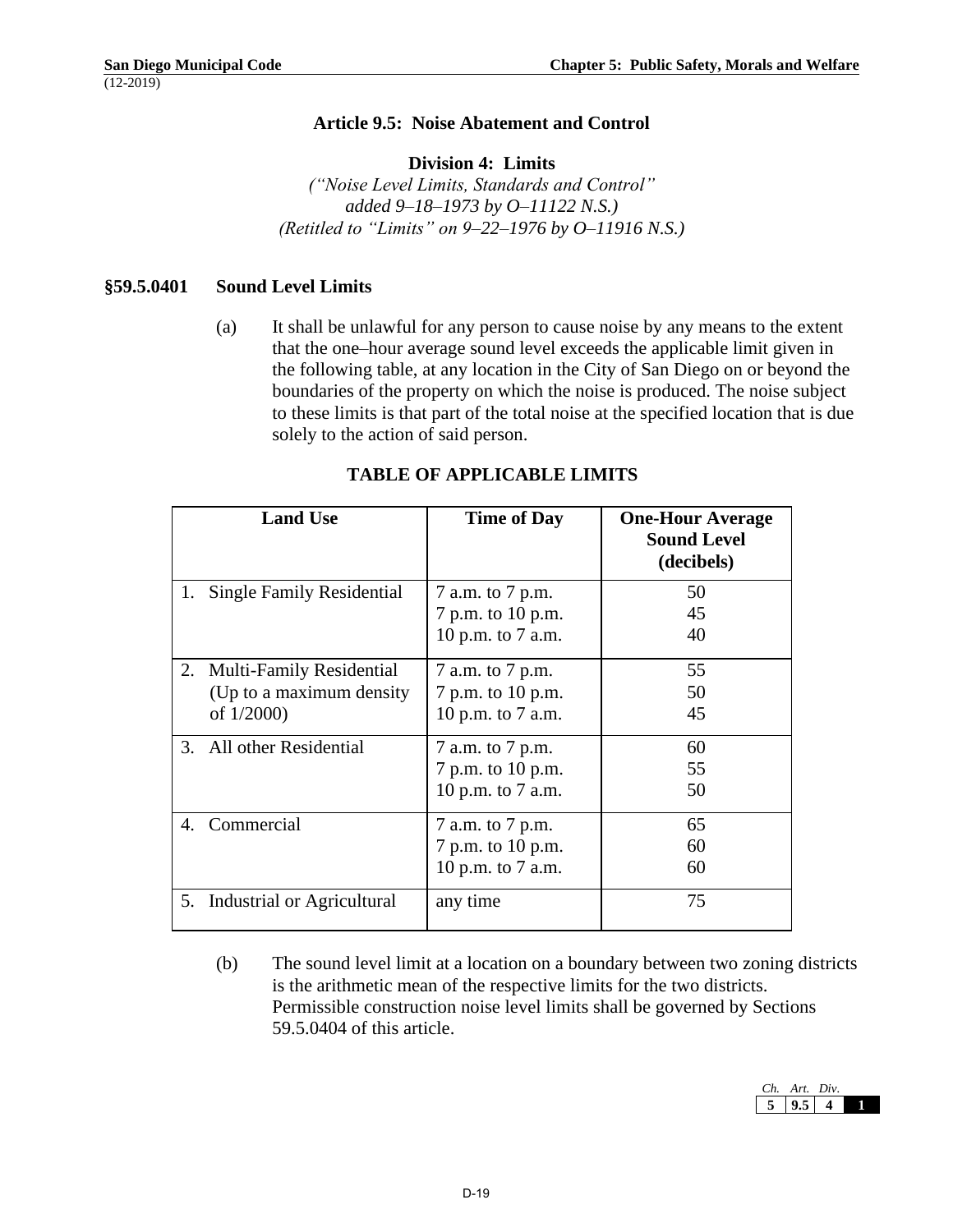- (c) Fixed–location public utility distribution or transmission facilities located on or adjacent to a property line shall be subject to the noise level limits of Part A. of this section, measured at or beyond six feet from the boundary of the easement upon which the equipment is located.
- (d) This section does not apply to firework displays authorized by permit from the Fire Department.
- (e) This section does not apply to noise generated by helicopters at heliports or helistops authorized by a conditional use permit, nor to any roller coaster operated on City–owned parkland.

*(Amended 9–11–1989 by O–17337 N.S.) (Amended 11-28-2005 by O-19446 N.S.; effective 2-9-2006.)*

#### **§59.5.0402 Motor Vehicles**

- (a) Off–Highway
	- (1) Except as otherwise provided for in this article, it shall be unlawful to operate any motor vehicle of any type on any site, other than on a public street or highway as defined in the California Vehicle Code, in any manner so as to cause noise in excess of those noise levels permitted for on– highway motor vehicles as specified in the table for "45 mile– per–hour or less speed limits" contained in Section 23130 of the California Vehicle Code, and as corrected for distances set forth in subsection A.2. below.
	- (2) Corrections

The maximum noise level as the off–highway vehicle passes may be measured at a distance of other than fifty (50) feet from the center line of travel, provided the measurement is further adjusted by adding algebraically the applicable correction as follows:

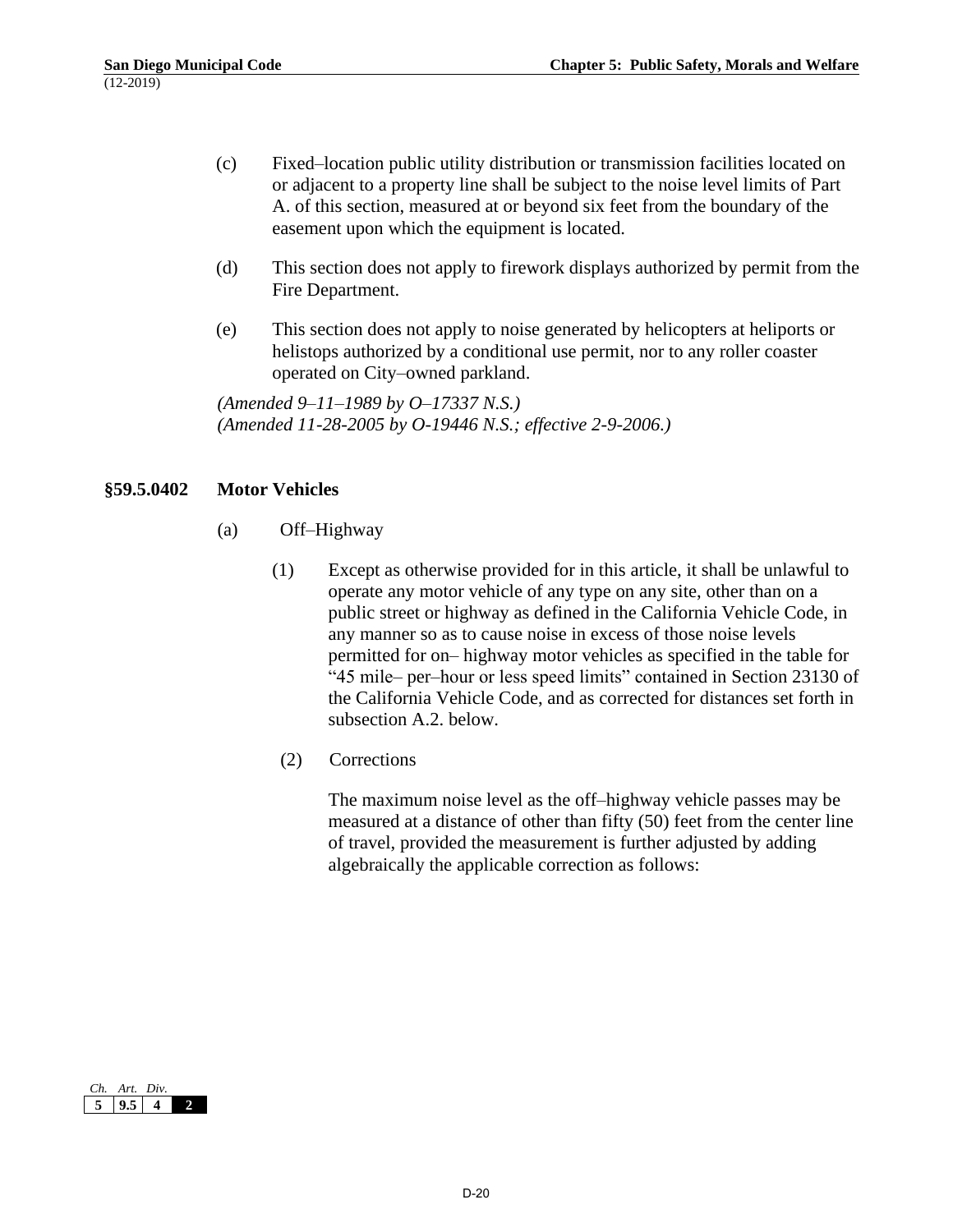| <b>Distance (Feet)</b>        | Correction<br>(decibels) |
|-------------------------------|--------------------------|
| 25                            | $-6$                     |
| 28                            | $-5$                     |
| 32                            | $-4$                     |
| 35                            | $-3$                     |
| 40                            | $-2$                     |
| 45                            | $-1$                     |
| 50<br>(preferred<br>distance) | $\overline{0}$           |
| 56                            | $+1$                     |
| 63                            | $+2$                     |
| 70                            | $+3$                     |
| 80                            | $+4$                     |
| 90                            | $+5$                     |
| 100                           | $+6$                     |

- (3) A measured noise level thus corrected shall be deemed in violation of this section if it exceeds the applicable noise–level limit as specified above.
- (b) Nothing in this section shall apply to authorized emergency vehicles when being used in emergency situations, including the blowing of sirens and/or horns.

*("Motor Vehicles" renumbered from Sec. 59.5.0403 on 9–22–1976 by O–11916 N.S.)*

#### **§59.5.0403 Watercraft**

Violations for excessive noise of watercraft operating in waters under the jurisdiction of The City of San Diego shall be prosecuted under applicable provisions of the California Harbors and Navigation Code. Permits issued by The City of San Diego for the operation of watercraft not in compliance with noise criteria of the Harbors and Navigation Code shall be reviewed and approved by the Administrator prior to issuance.

*("Watercraft" renumbered from Sec. 59.5.0407 and amended 9–22–1976 by O-11916 N.S.)*

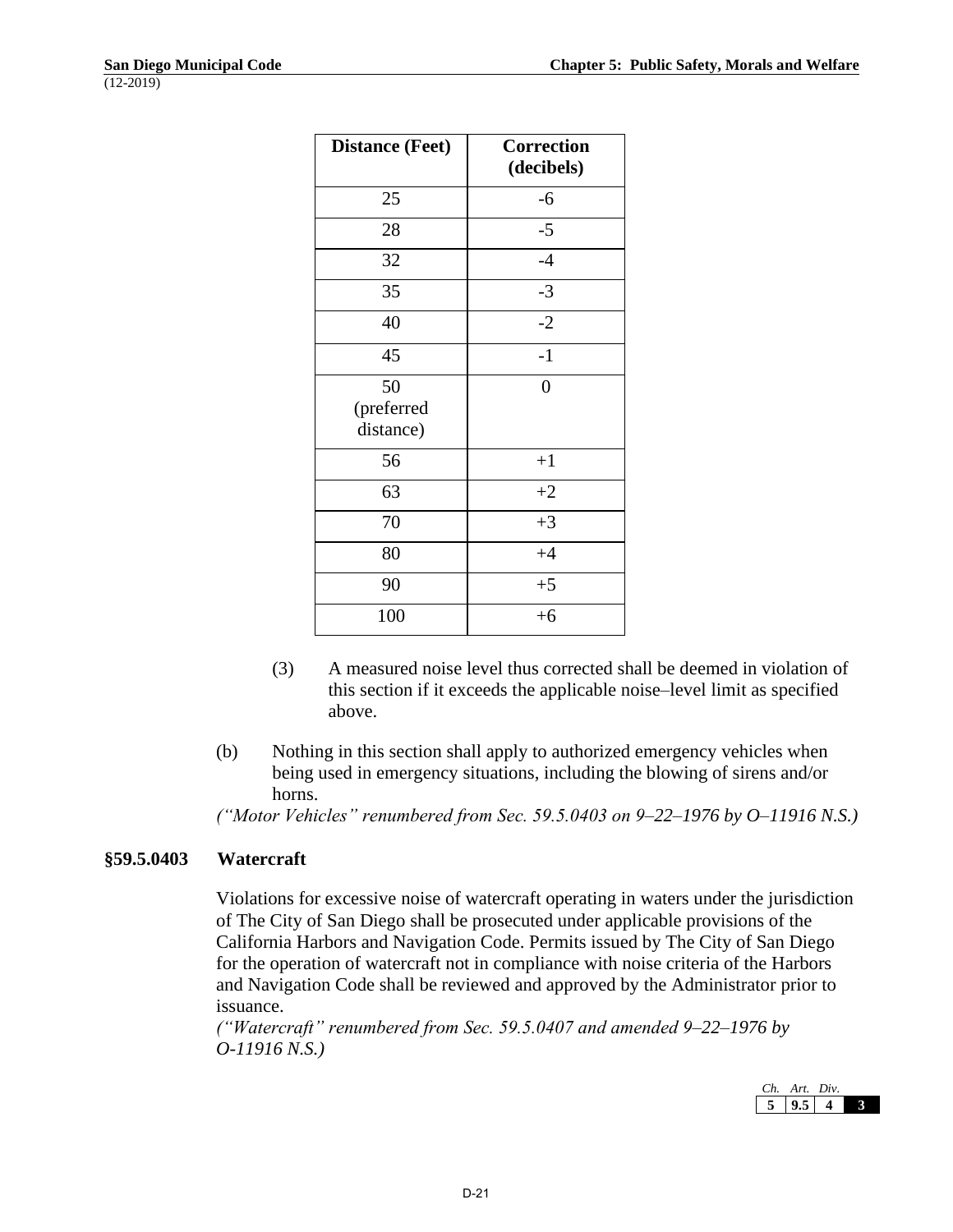#### **§59.5.0404 Construction Noise**

- (a) It shall be unlawful for any person, between the hours of 7:00 p.m. of any day and 7:00 a.m. of the following day, or on legal holidays as specified in Section 21.0104 of the San Diego Municipal Code, with exception of Columbus Day and Washington's Birthday, or on Sundays, to erect, construct, demolish, excavate for, alter or repair any building or structure in such a manner as to create disturbing, excessive or offensive noise unless a permit has been applied for and granted beforehand by the Noise Abatement and Control Administrator. In granting such permit, the Administrator shall consider whether the construction noise in the vicinity of the proposed work site would be less objectionable at night than during the daytime because of different population densities or different neighboring activities; whether obstruction and interference with traffic particularly on streets of major importance, would be less objectionable at night than during the daytime; whether the type of work to be performed emits noises at such a low level as to not cause significant disturbances in the vicinity of the work site; the character and nature of the neighborhood of the proposed work site; whether great economic hardship would occur if the work were spread over a longer time; whether proposed night work is in the general public interest; and he shall prescribe such conditions, working times, types of construction equipment to be used, and permissible noise levels as he deems to be required in the public interest.
- (b) Except as provided in subsection C. hereof, it shall be unlawful for any person, including The City of San Diego, to conduct any construction activity so as to cause, at or beyond the property lines of any property zoned residential, an average sound level greater than 75 decibels during the 12– hour period from 7:00 a.m. to 7:00 p.m.
- (c) The provisions of subsection B. of this section shall not apply to construction equipment used in connection with emergency work, provided the Administrator is notified within 48 hours after commencement of work.

*(Amended 1–3–1984 by O–16100 N.S.) (Amended 8-9-2019 by O-21114 N.S.; effective 9-8-2019.)*

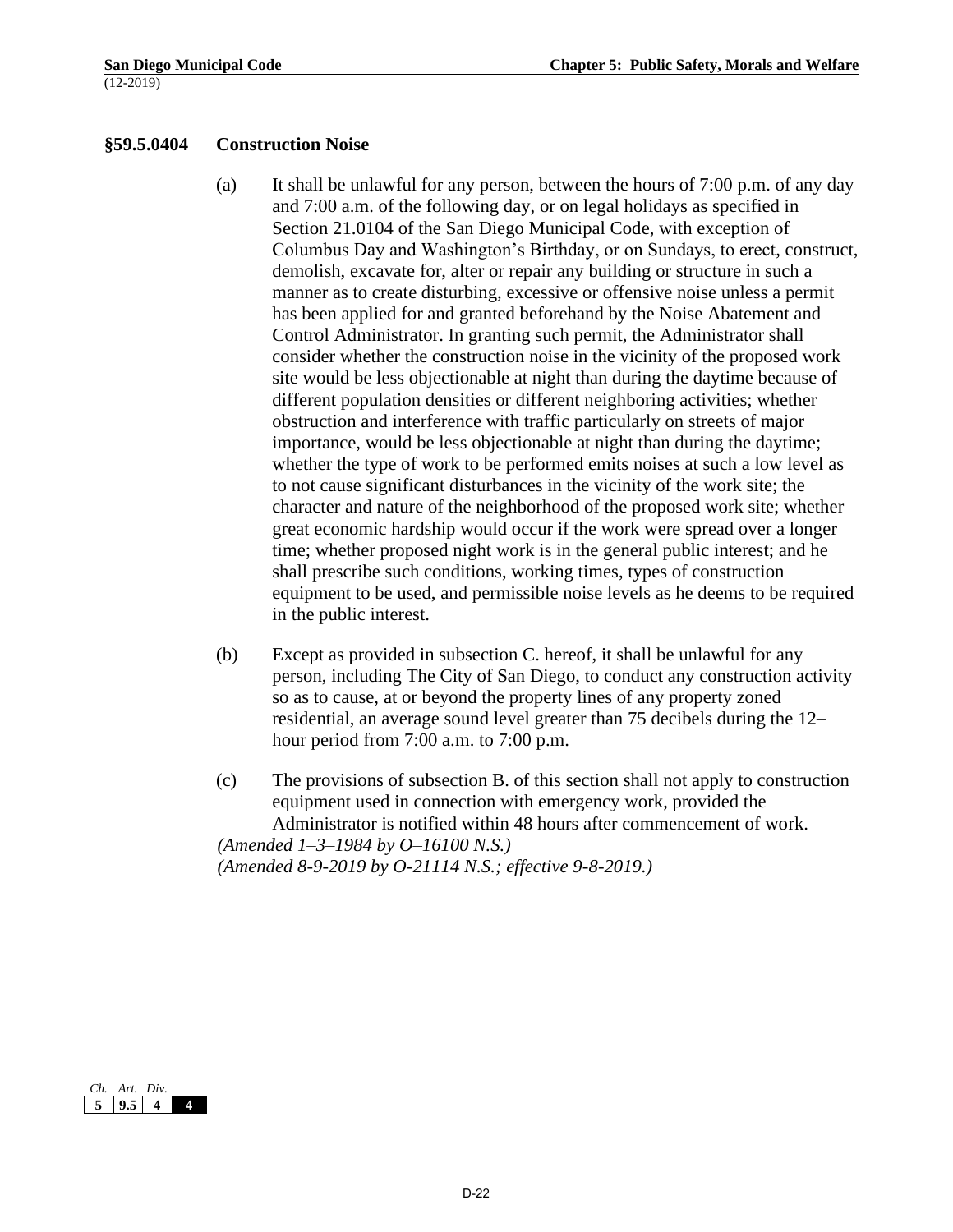#### **§59.5.0406 Refuse Vehicles and Parking Lot Sweepers**

No person shall operate or permit to be operated a refuse compacting, processing, or collection vehicle between the hours of 7:00 p.m. to 6:00 a.m. or a parking lot sweeper between the hours of 7:00 p.m. to 7:00 a.m. in any residential area unless a permit has been applied for and granted by the Administrator. *("Refuse Vehicles" added 9–18–1973 by O–11122 N.S.; amended 9–22–1976 by O–11916 N.S.)*

*(Amended 6-9-2010 by O-19960 N.S.; effective 7-9-2010.)*

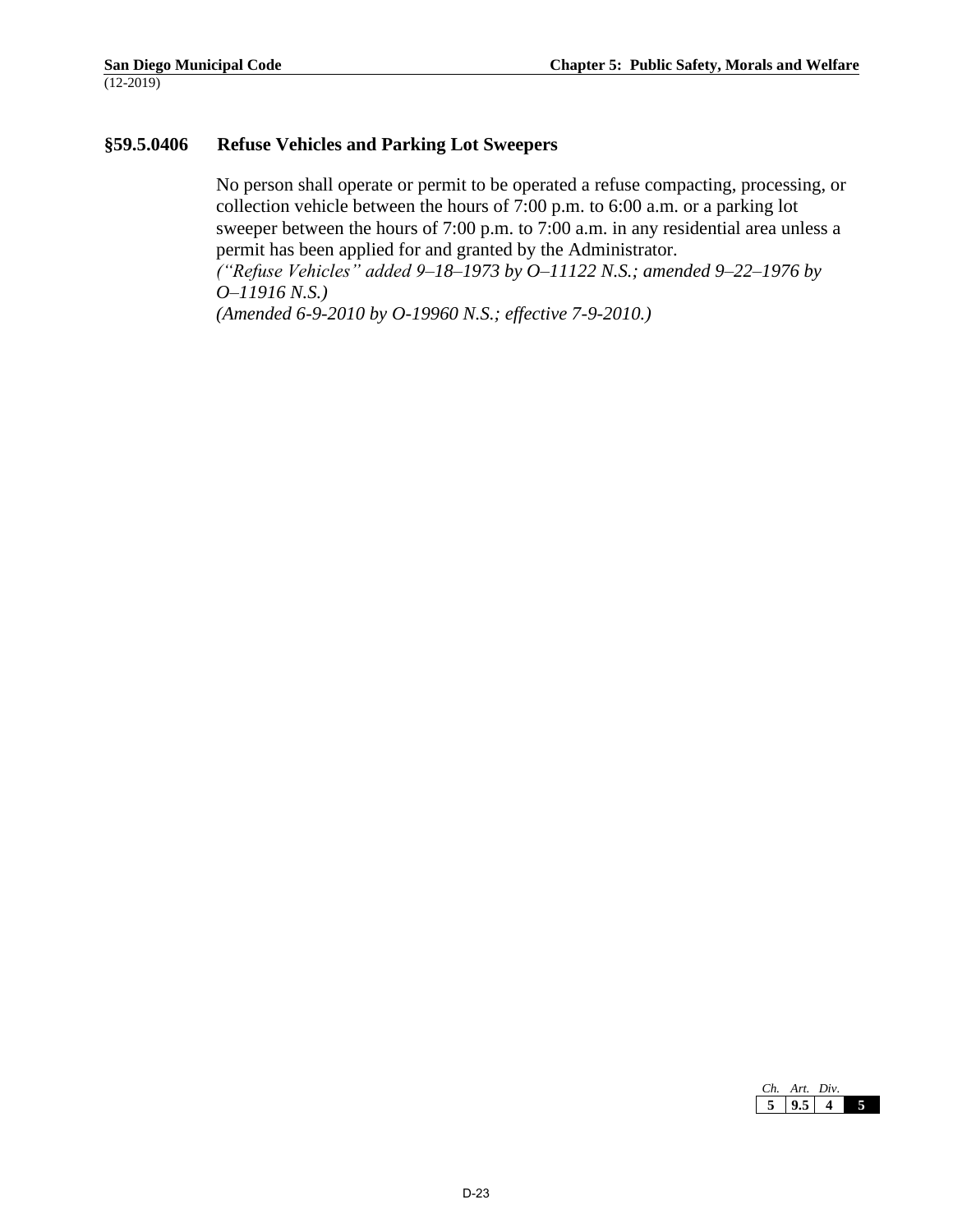## CONSTRUCTION NOISE MODELING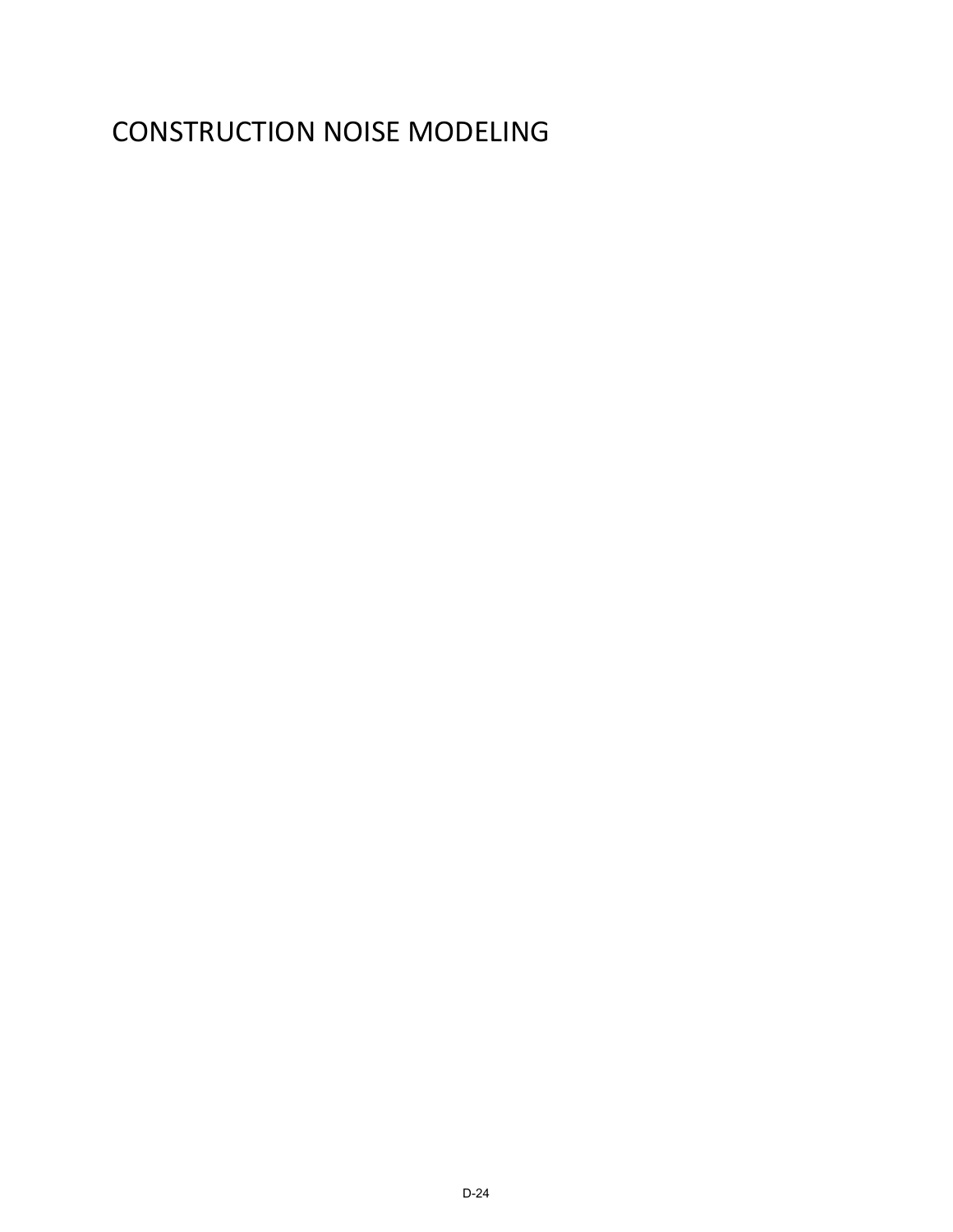## **POW-18- Construction Noise Attenuation**

| Levels in dBA Leq |                  |                    |                      |                      |  |
|-------------------|------------------|--------------------|----------------------|----------------------|--|
|                   |                  | <b>RCNM</b>        |                      |                      |  |
|                   |                  | Reference          | <b>Residences to</b> | <b>Residences to</b> |  |
| <b>Phase</b>      |                  | <b>Noise Level</b> | East                 | South                |  |
|                   | Distance in feet | 50                 | 95                   | 265                  |  |
| Drill Rig         |                  | 77.0               | 71                   | 63                   |  |
|                   | Distance in feet | 50                 | 270                  | 340                  |  |
| Concrete Saw      |                  | 82.6               | 68                   | 66                   |  |
|                   |                  |                    |                      |                      |  |
|                   |                  |                    |                      |                      |  |
|                   |                  |                    |                      |                      |  |

*Attenuation calculated through Inverse Square Law: Lp(R2) = Lp(R1) - 20Log(R2/R1)*